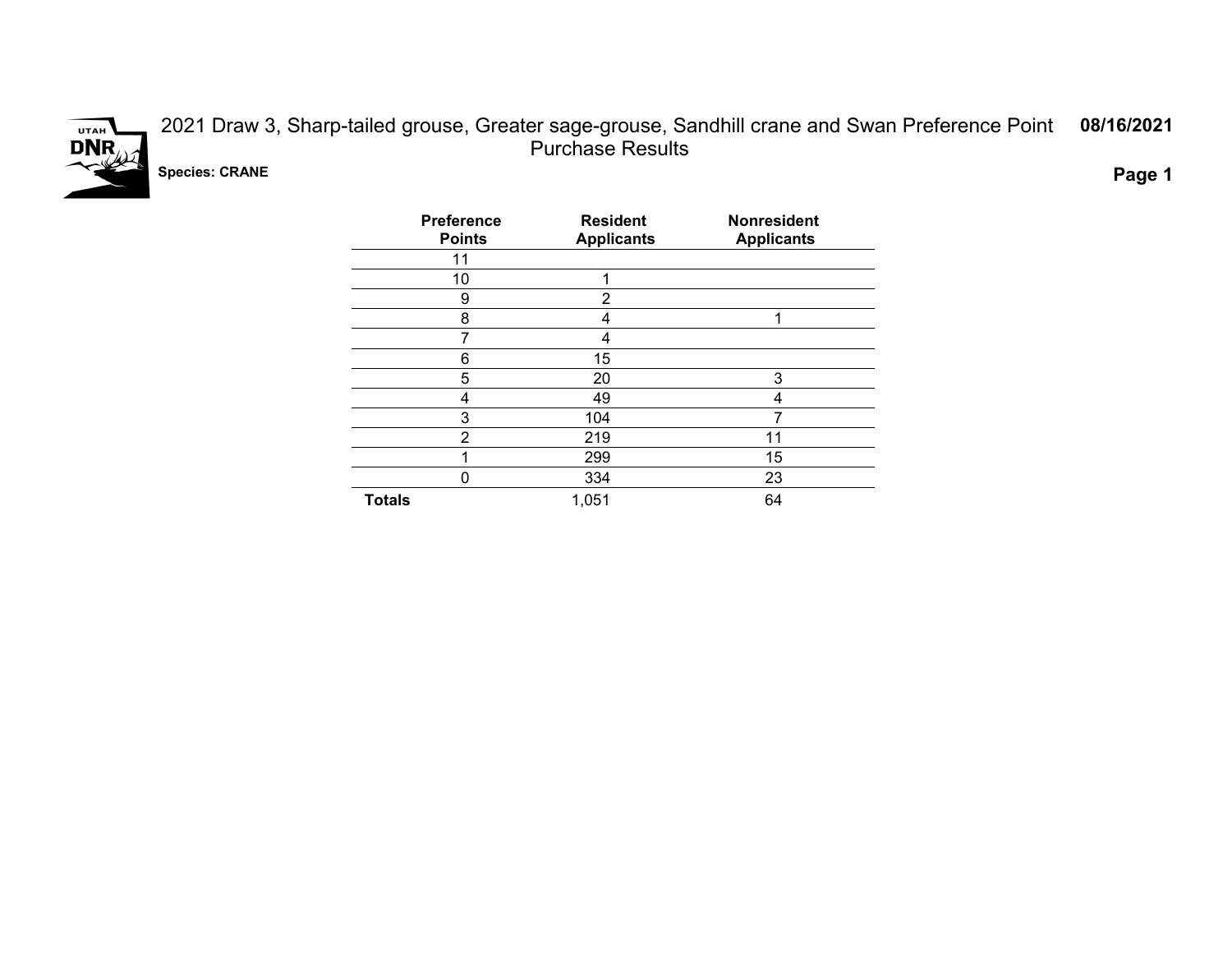### UTAH  $DNR$

#### 2021 Draw 3, Sharp-tailed grouse, Greater sage-grouse, Sandhill crane and Swan Draw Results

**08/16/2021 Page 2**

**Species: SANDHILL CRANE**

|                             | <b>Total</b>                  | <b>Resident Applicants</b> |                      |                           |                         | <b>Sandhill Crane All Applicants</b> | Total                         | <b>Nonresident Applicants</b> |                      |                           |                         |
|-----------------------------|-------------------------------|----------------------------|----------------------|---------------------------|-------------------------|--------------------------------------|-------------------------------|-------------------------------|----------------------|---------------------------|-------------------------|
| Preference<br><b>Points</b> | Eligible<br><b>Applicants</b> | <b>Bonus</b><br># Permits  | Regular<br># Permits | <b>Total</b><br># Permits | <b>Success</b><br>Ratio | Preference<br><b>Points</b>          | Eligible<br><b>Applicants</b> | <b>Bonus</b><br># Permits     | Regular<br># Permits | <b>Total</b><br># Permits | <b>Success</b><br>Ratio |
| 21                          | $\mathbf 0$                   | $\mathbf 0$                | 0                    | 0                         | N/A                     | 21                                   | $\pmb{0}$                     | $\mathbf 0$                   | $\mathbf 0$          | 0                         | N/A                     |
| 20                          | $\pmb{0}$                     | $\mathbf 0$                | 0                    | 0                         | N/A                     | 20                                   | $\pmb{0}$                     | $\mathbf 0$                   | 0                    | $\pmb{0}$                 | N/A                     |
| 19                          | $\pmb{0}$                     | $\mathsf{O}\xspace$        | 0                    | 0                         | N/A                     | 19                                   | $\mathbf 0$                   | 0                             | 0                    | $\pmb{0}$                 | N/A                     |
| 18                          | $\pmb{0}$                     | $\mathsf{O}\xspace$        | 0                    | 0                         | N/A                     | 18                                   | $\pmb{0}$                     | $\mathbf 0$                   | 0                    | 0                         | N/A                     |
| 17                          | $\pmb{0}$                     | $\mathsf{O}\xspace$        | 0                    | 0                         | N/A                     | 17                                   | $\pmb{0}$                     | $\mathbf 0$                   | 0                    | $\pmb{0}$                 | N/A                     |
| 16                          | $\pmb{0}$                     | $\mathsf{O}\xspace$        | 0                    | 0                         | N/A                     | 16                                   | $\pmb{0}$                     | $\mathbf 0$                   | 0                    | 0                         | N/A                     |
| 15                          | $\mathbf 0$                   | $\mathbf 0$                | 0                    | 0                         | N/A                     | 15                                   | $\mathbf 0$                   | $\mathbf 0$                   | $\mathbf 0$          | $\mathbf 0$               | N/A                     |
| 14                          | $\mathbf 0$                   | $\mathbf 0$                | 0                    | 0                         | N/A                     | 14                                   | $\mathbf 0$                   | $\mathbf 0$                   | 0                    | 0                         | N/A                     |
| 13                          | 0                             | $\pmb{0}$                  | 0                    | $\mathbf 0$               | N/A                     | 13                                   | $\mathbf 0$                   | $\mathbf 0$                   | 0                    | 0                         | N/A                     |
| 12                          | $\mathbf 0$                   | 0                          | 0                    | 0                         | N/A                     | 12                                   | $\mathbf 0$                   | $\mathbf 0$                   | 0                    | 0                         | N/A                     |
| 11                          | $\mathsf{O}\xspace$           | 0                          | 0                    | $\mathbf 0$               | N/A                     | 11                                   | $\mathbf 0$                   | $\mathbf 0$                   | 0                    | $\pmb{0}$                 | N/A                     |
| 10                          | $\mathsf{O}\xspace$           | 0                          | 0                    | 0                         | N/A                     | 10                                   | $\mathbf 0$                   | $\mathbf 0$                   | 0                    | 0                         | N/A                     |
| $\boldsymbol{9}$            | $\pmb{0}$                     | 0                          | $\pmb{0}$            | 0                         | N/A                     | 9                                    | $\pmb{0}$                     | $\mathbf 0$                   | $\pmb{0}$            | 0                         | N/A                     |
| 8                           | $\mathsf 0$                   | 0                          | $\pmb{0}$            | 0                         | N/A                     | 8                                    | $\pmb{0}$                     | $\mathbf 0$                   | $\pmb{0}$            | 0                         | N/A                     |
| $\overline{7}$              | 0                             | 0                          | 0                    | 0                         | N/A                     | $\overline{7}$                       | $\mathbf 0$                   | $\mathbf 0$                   | 0                    | 0                         | N/A                     |
| 6                           | $\overline{2}$                | 0                          | $\overline{2}$       | $\overline{2}$            | 1 in 1.0                | 6                                    | $\mathbf 0$                   | $\mathbf 0$                   | 0                    | 0                         | N/A                     |
| $\overline{5}$              | 12                            | 0                          | 11                   | 11                        | 1 in 1.1                | 5                                    | $\mathbf 0$                   | $\mathbf 0$                   | $\mathbf 0$          | 0                         | N/A                     |
| $\overline{\mathbf{4}}$     | 38                            | 0                          | 20                   | 20                        | 1 in 1.9                | 4                                    | $\mathbf{1}$                  | $\mathbf 0$                   | 0                    | 0                         | N/A                     |
| $\mathfrak{S}$              | 247                           | 0                          | 229                  | 229                       | $1$ in 1.1              | 3                                    | $\overline{2}$                | $\mathbf 0$                   | $\overline{2}$       | $\overline{2}$            | 1 in 1.0                |
| $\overline{c}$              | 463                           | 0                          | 68                   | 68                        | 1 in 6.8                | $\overline{2}$                       | 9                             | $\mathbf 0$                   | $\mathbf{1}$         | $\mathbf{1}$              | 1 in 9.0                |
| $\mathbf{1}$                | 728                           | 0                          | 0                    | 0                         | N/A                     | $\mathbf 1$                          | $\overline{7}$                | $\mathbf 0$                   | 0                    | 0                         | N/A                     |
| $\pmb{0}$                   | 1057                          | $\pmb{0}$                  | 0                    | 0                         | N/A                     | 0                                    | 38                            | $\mathbf 0$                   | $\pmb{0}$            | 0                         | N/A                     |
| <b>Totals</b>               | 2547                          | 0                          | 330                  | 330                       | 1 in 7.7                | <b>Totals</b>                        | 57                            | $\mathbf 0$                   | 3                    | 3                         | 1 in 19.0               |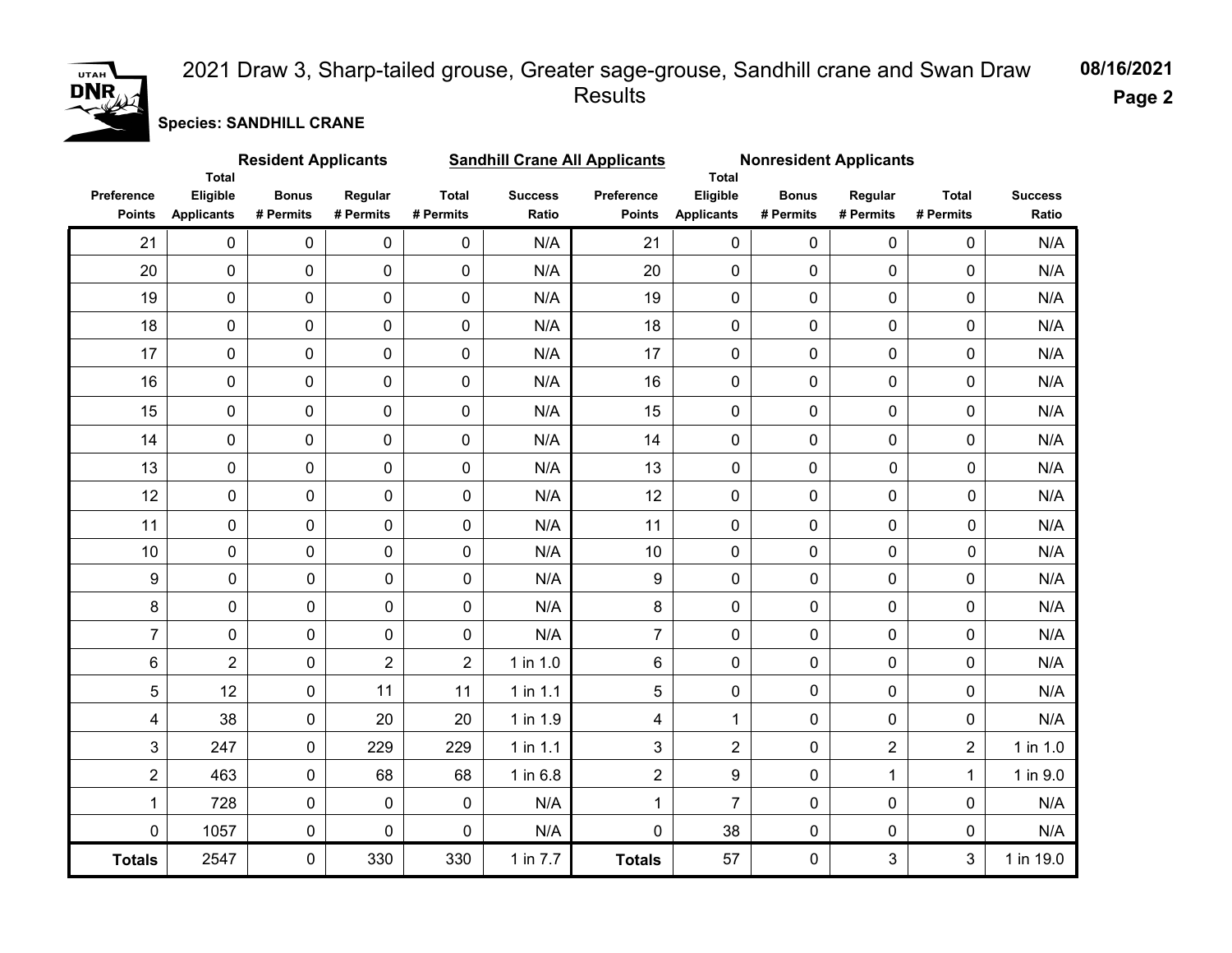### UTAH  $DNR$

#### 2021 Draw 3, Sharp-tailed grouse, Greater sage-grouse, Sandhill crane and Swan Draw Results

**08/16/2021 Page 1**

**Hunt: SC1000 East Box Elder County - Any Legal Weapon** 

|                             | <b>Total</b>                  | <b>Resident Applicants</b> |                      |                           | <b>Sandhill Crane</b>   |                             |                               | <b>Nonresident Applicants</b><br><b>Total</b> |                      |                           |                         |
|-----------------------------|-------------------------------|----------------------------|----------------------|---------------------------|-------------------------|-----------------------------|-------------------------------|-----------------------------------------------|----------------------|---------------------------|-------------------------|
| Preference<br><b>Points</b> | Eligible<br><b>Applicants</b> | <b>Bonus</b><br># Permits  | Regular<br># Permits | <b>Total</b><br># Permits | <b>Success</b><br>Ratio | Preference<br><b>Points</b> | Eligible<br><b>Applicants</b> | <b>Bonus</b><br># Permits                     | Regular<br># Permits | <b>Total</b><br># Permits | <b>Success</b><br>Ratio |
| 21                          | 0                             | 0                          | $\mathbf 0$          | 0                         | N/A                     | 21                          | $\pmb{0}$                     | $\pmb{0}$                                     | 0                    | $\mathbf 0$               | N/A                     |
| 20                          | $\mathbf 0$                   | 0                          | $\mathbf 0$          | $\pmb{0}$                 | N/A                     | 20                          | 0                             | 0                                             | $\mathbf 0$          | 0                         | N/A                     |
| 19                          | $\mathsf{O}\xspace$           | $\pmb{0}$                  | 0                    | 0                         | N/A                     | 19                          | 0                             | 0                                             | 0                    | 0                         | N/A                     |
| 18                          | $\mathsf{O}\xspace$           | $\pmb{0}$                  | 0                    | $\pmb{0}$                 | N/A                     | 18                          | 0                             | 0                                             | $\mathbf 0$          | 0                         | N/A                     |
| 17                          | $\pmb{0}$                     | $\pmb{0}$                  | 0                    | $\pmb{0}$                 | N/A                     | 17                          | 0                             | 0                                             | $\pmb{0}$            | 0                         | N/A                     |
| 16                          | $\mathsf{O}\xspace$           | $\pmb{0}$                  | $\pmb{0}$            | $\pmb{0}$                 | N/A                     | 16                          | 0                             | $\mathbf 0$                                   | $\mathbf 0$          | 0                         | N/A                     |
| 15                          | $\mathsf{O}\xspace$           | $\pmb{0}$                  | 0                    | 0                         | N/A                     | 15                          | 0                             | 0                                             | $\mathbf 0$          | 0                         | N/A                     |
| 14                          | $\mathsf{O}\xspace$           | $\pmb{0}$                  | 0                    | $\mathbf 0$               | N/A                     | 14                          | 0                             | $\mathbf 0$                                   | 0                    | 0                         | N/A                     |
| 13                          | $\mathsf{O}\xspace$           | $\pmb{0}$                  | 0                    | $\pmb{0}$                 | N/A                     | 13                          | $\pmb{0}$                     | 0                                             | $\mathbf 0$          | 0                         | N/A                     |
| 12                          | $\pmb{0}$                     | 0                          | 0                    | $\mathbf 0$               | N/A                     | 12                          | $\pmb{0}$                     | $\mathbf 0$                                   | $\mathbf 0$          | 0                         | N/A                     |
| 11                          | $\mathbf 0$                   | 0                          | 0                    | $\mathbf 0$               | N/A                     | 11                          | $\pmb{0}$                     | 0                                             | $\mathbf 0$          | 0                         | N/A                     |
| 10                          | 0                             | 0                          | 0                    | 0                         | N/A                     | 10                          | 0                             | 0                                             | $\mathbf 0$          | 0                         | N/A                     |
| $\boldsymbol{9}$            | $\pmb{0}$                     | 0                          | 0                    | $\pmb{0}$                 | N/A                     | 9                           | $\mathbf 0$                   | $\pmb{0}$                                     | $\pmb{0}$            | 0                         | N/A                     |
| $\bf 8$                     | $\pmb{0}$                     | 0                          | 0                    | $\mathsf{O}\xspace$       | N/A                     | 8                           | $\pmb{0}$                     | $\pmb{0}$                                     | $\mathbf 0$          | 0                         | N/A                     |
| $\overline{7}$              | $\pmb{0}$                     | 0                          | $\pmb{0}$            | $\mathsf{O}\xspace$       | N/A                     | $\overline{7}$              | $\pmb{0}$                     | $\mathbf 0$                                   | $\mathbf 0$          | 0                         | N/A                     |
| $\,6$                       | $\mathbf 1$                   | $\pmb{0}$                  | $\mathbf 1$          | $\mathbf{1}$              | 1 in 1.0                | 6                           | $\pmb{0}$                     | $\pmb{0}$                                     | 0                    | 0                         | N/A                     |
| 5                           | $\mathbf 1$                   | 0                          | $\mathbf 1$          | $\mathbf{1}$              | 1 in 1.0                | 5                           | $\mathbf 0$                   | $\mathbf 0$                                   | 0                    | 0                         | N/A                     |
| 4                           | 8                             | 0                          | 8                    | 8                         | 1 in 1.0                | 4                           | $\pmb{0}$                     | $\mathbf 0$                                   | $\mathbf 0$          | 0                         | N/A                     |
| 3                           | 100                           | 0                          | 100                  | 100                       | 1 in 1.0                | 3                           | $\mathbf{1}$                  | $\pmb{0}$                                     | $\mathbf{1}$         | $\mathbf{1}$              | 1 in 1.0                |
| $\overline{2}$              | 182                           | 0                          | 4                    | 4                         | 1 in 45.5               | $\overline{a}$              | $\overline{2}$                | $\pmb{0}$                                     | $\pmb{0}$            | 0                         | N/A                     |
| $\mathbf{1}$                | 288                           | 0                          | 0                    | $\mathbf 0$               | N/A                     | $\mathbf{1}$                | $\overline{2}$                | $\pmb{0}$                                     | 0                    | 0                         | N/A                     |
| $\pmb{0}$                   | 405                           | 0                          | $\pmb{0}$            | $\mathbf 0$               | N/A                     | 0                           | 15                            | $\pmb{0}$                                     | $\mathsf 0$          | 0                         | N/A                     |
| <b>Totals</b>               | 985                           | 0                          | 114                  | 114                       | 1 in 8.6                | <b>Totals</b>               | 20                            | $\pmb{0}$                                     | $\mathbf{1}$         | $\mathbf{1}$              | 1 in 20.0               |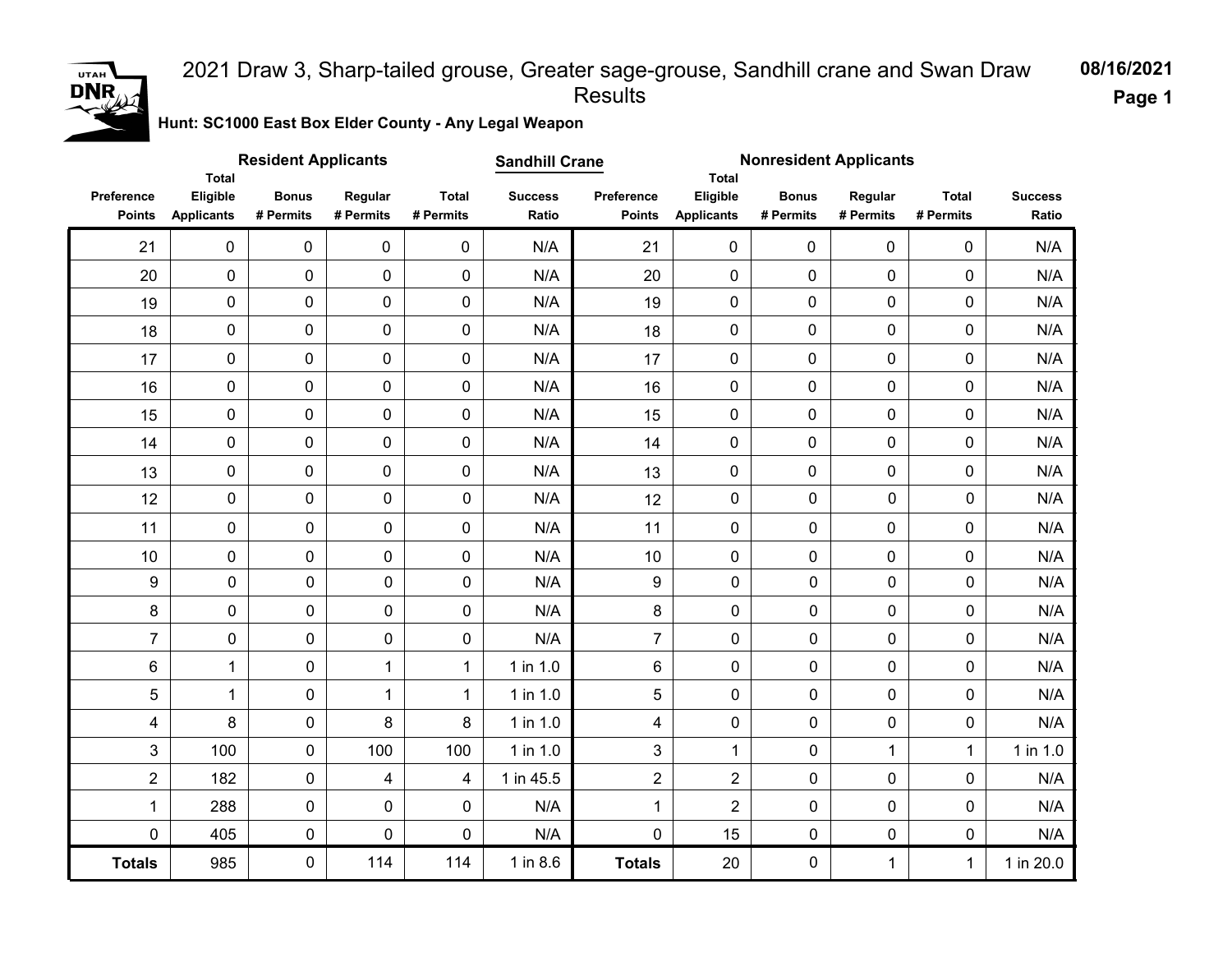# **DNR**

#### 2021 Draw 3, Sharp-tailed grouse, Greater sage-grouse, Sandhill crane and Swan Draw Results

**08/16/2021 Page 2**

**Hunt: SC1001 Cache County - Any Legal Weapon** 

|                             | Total                         | <b>Resident Applicants</b> |                      |                           | <b>Sandhill Crane</b>   |                             | Total                         | <b>Nonresident Applicants</b> |                      |                           |                         |
|-----------------------------|-------------------------------|----------------------------|----------------------|---------------------------|-------------------------|-----------------------------|-------------------------------|-------------------------------|----------------------|---------------------------|-------------------------|
| Preference<br><b>Points</b> | Eligible<br><b>Applicants</b> | <b>Bonus</b><br># Permits  | Regular<br># Permits | <b>Total</b><br># Permits | <b>Success</b><br>Ratio | Preference<br><b>Points</b> | Eligible<br><b>Applicants</b> | <b>Bonus</b><br># Permits     | Regular<br># Permits | <b>Total</b><br># Permits | <b>Success</b><br>Ratio |
| 21                          | $\mathbf 0$                   | 0                          | $\mathbf 0$          | 0                         | N/A                     | 21                          | 0                             | 0                             | $\mathbf 0$          | 0                         | N/A                     |
| 20                          | $\pmb{0}$                     | 0                          | 0                    | $\mathbf 0$               | N/A                     | 20                          | $\mathbf 0$                   | $\mathbf 0$                   | 0                    | $\pmb{0}$                 | N/A                     |
| 19                          | $\pmb{0}$                     | 0                          | 0                    | $\mathbf 0$               | N/A                     | 19                          | $\pmb{0}$                     | $\pmb{0}$                     | 0                    | 0                         | N/A                     |
| 18                          | $\pmb{0}$                     | 0                          | 0                    | $\mathbf 0$               | N/A                     | 18                          | $\mathbf 0$                   | $\pmb{0}$                     | 0                    | $\pmb{0}$                 | N/A                     |
| 17                          | $\pmb{0}$                     | 0                          | 0                    | $\mathbf 0$               | N/A                     | 17                          | $\pmb{0}$                     | $\pmb{0}$                     | $\pmb{0}$            | $\pmb{0}$                 | N/A                     |
| 16                          | $\mathsf{O}\xspace$           | 0                          | 0                    | $\mathbf 0$               | N/A                     | 16                          | $\mathbf 0$                   | $\mathbf 0$                   | $\overline{0}$       | 0                         | N/A                     |
| 15                          | $\pmb{0}$                     | 0                          | 0                    | $\mathbf 0$               | N/A                     | 15                          | $\mathbf 0$                   | $\mathbf 0$                   | $\mathbf 0$          | $\pmb{0}$                 | N/A                     |
| 14                          | $\pmb{0}$                     | 0                          | 0                    | $\mathbf 0$               | N/A                     | 14                          | $\mathbf 0$                   | $\mathbf 0$                   | 0                    | 0                         | N/A                     |
| 13                          | $\pmb{0}$                     | 0                          | 0                    | $\mathbf 0$               | N/A                     | 13                          | $\mathbf 0$                   | $\mathbf 0$                   | 0                    | $\pmb{0}$                 | N/A                     |
| 12                          | $\pmb{0}$                     | 0                          | 0                    | $\mathbf 0$               | N/A                     | 12                          | 0                             | $\mathbf 0$                   | $\mathbf 0$          | 0                         | N/A                     |
| 11                          | 0                             | 0                          | $\mathbf 0$          | $\mathbf 0$               | N/A                     | 11                          | 0                             | $\pmb{0}$                     | 0                    | 0                         | N/A                     |
| 10                          | 0                             | $\pmb{0}$                  | 0                    | 0                         | N/A                     | 10                          | 0                             | 0                             | 0                    | 0                         | N/A                     |
| $\boldsymbol{9}$            | $\pmb{0}$                     | $\pmb{0}$                  | $\mathbf 0$          | $\mathbf 0$               | N/A                     | $\boldsymbol{9}$            | $\mathbf 0$                   | $\mathbf 0$                   | 0                    | $\mathbf 0$               | N/A                     |
| $\bf 8$                     | $\pmb{0}$                     | $\pmb{0}$                  | $\pmb{0}$            | $\mathbf 0$               | N/A                     | 8                           | $\mathbf 0$                   | $\mathbf 0$                   | 0                    | 0                         | N/A                     |
| $\overline{7}$              | $\pmb{0}$                     | $\pmb{0}$                  | $\mathbf 0$          | $\mathbf 0$               | N/A                     | $\overline{7}$              | $\mathbf 0$                   | $\mathbf 0$                   | 0                    | $\pmb{0}$                 | N/A                     |
| $\,6\,$                     | 0                             | $\pmb{0}$                  | $\pmb{0}$            | $\mathbf 0$               | N/A                     | 6                           | 0                             | $\pmb{0}$                     | 0                    | $\pmb{0}$                 | N/A                     |
| 5                           | $\mathbf 1$                   | $\pmb{0}$                  | $\mathbf{1}$         | $\mathbf{1}$              | $1$ in $1.0$            | 5                           | 0                             | $\mathbf 0$                   | 0                    | 0                         | N/A                     |
| 4                           | 4                             | 0                          | 4                    | 4                         | 1 in 1.0                | $\overline{\mathbf{4}}$     | 0                             | $\pmb{0}$                     | 0                    | 0                         | N/A                     |
| 3                           | 42                            | $\mathbf 0$                | 42                   | 42                        | $1$ in $1.0$            | 3                           | $\mathbf{1}$                  | $\mathbf 0$                   | $\mathbf{1}$         | $\mathbf{1}$              | $1$ in $1.0$            |
| $\overline{2}$              | 97                            | 0                          | 58                   | 58                        | 1 in 1.7                | $\overline{2}$              | $\mathbf{1}$                  | $\pmb{0}$                     | $\mathbf{1}$         | $\mathbf{1}$              | 1 in 1.0                |
| 1                           | 158                           | $\pmb{0}$                  | $\mathbf 0$          | $\mathbf 0$               | N/A                     | $\mathbf{1}$                | $\overline{2}$                | $\mathbf 0$                   | 0                    | 0                         | N/A                     |
| $\pmb{0}$                   | 220                           | $\pmb{0}$                  | $\mathsf{O}\xspace$  | $\pmb{0}$                 | N/A                     | 0                           | 9                             | $\pmb{0}$                     | 0                    | $\pmb{0}$                 | N/A                     |
| <b>Totals</b>               | 522                           | $\pmb{0}$                  | 105                  | 105                       | 1 in 5.0                | <b>Totals</b>               | 13                            | $\pmb{0}$                     | $\overline{2}$       | $\overline{2}$            | 1 in 6.5                |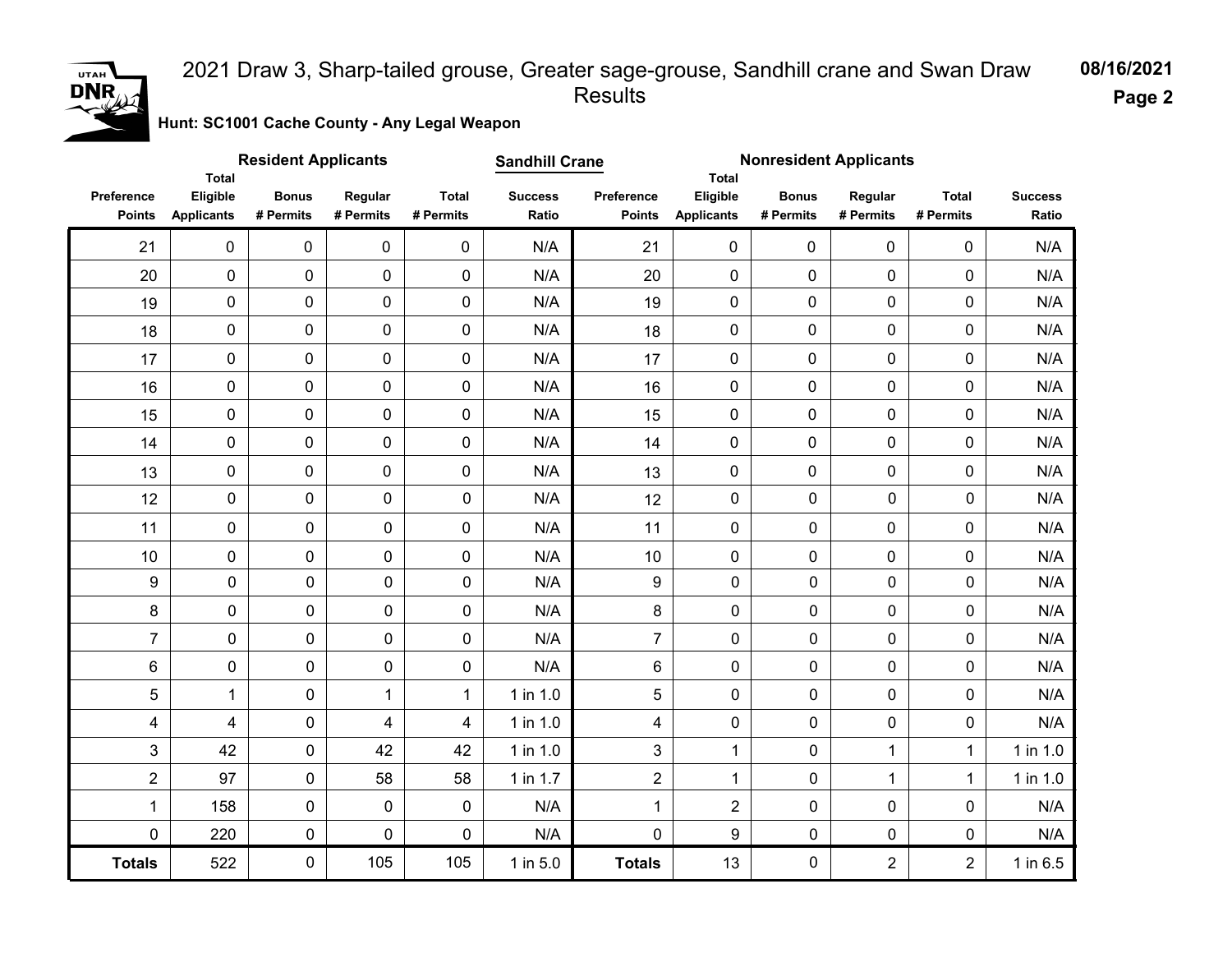#### 2021 Draw 3, Sharp-tailed grouse, Greater sage-grouse, Sandhill crane and Swan Draw Results

**08/16/2021 Page 3**

**Hunt: SC1002 Rich County - Any Legal Weapon** 

|                             | <b>Total</b>                  | <b>Resident Applicants</b> |                      |                           | <b>Sandhill Crane</b>   |                             |                               | <b>Nonresident Applicants</b><br><b>Total</b> |                      |                           |                         |
|-----------------------------|-------------------------------|----------------------------|----------------------|---------------------------|-------------------------|-----------------------------|-------------------------------|-----------------------------------------------|----------------------|---------------------------|-------------------------|
| Preference<br><b>Points</b> | Eligible<br><b>Applicants</b> | <b>Bonus</b><br># Permits  | Regular<br># Permits | <b>Total</b><br># Permits | <b>Success</b><br>Ratio | Preference<br><b>Points</b> | Eligible<br><b>Applicants</b> | <b>Bonus</b><br># Permits                     | Regular<br># Permits | <b>Total</b><br># Permits | <b>Success</b><br>Ratio |
| 21                          | $\mathbf 0$                   | $\mathbf 0$                | $\mathbf 0$          | $\mathbf 0$               | N/A                     | 21                          | $\mathbf 0$                   | 0                                             | $\mathbf 0$          | 0                         | N/A                     |
| 20                          | $\mathbf 0$                   | 0                          | 0                    | $\mathbf 0$               | N/A                     | 20                          | $\mathbf 0$                   | $\mathbf 0$                                   | 0                    | 0                         | N/A                     |
| 19                          | $\mathbf 0$                   | 0                          | 0                    | $\mathbf 0$               | N/A                     | 19                          | $\pmb{0}$                     | $\mathbf 0$                                   | 0                    | 0                         | N/A                     |
| 18                          | $\mathsf{O}\xspace$           | 0                          | 0                    | $\mathbf 0$               | N/A                     | 18                          | $\mathbf 0$                   | $\mathbf 0$                                   | 0                    | 0                         | N/A                     |
| 17                          | $\mathsf{O}\xspace$           | 0                          | 0                    | $\mathsf{O}\xspace$       | N/A                     | 17                          | $\pmb{0}$                     | $\pmb{0}$                                     | 0                    | 0                         | N/A                     |
| 16                          | $\mathsf{O}\xspace$           | 0                          | 0                    | $\mathsf{O}\xspace$       | N/A                     | 16                          | $\pmb{0}$                     | $\mathbf 0$                                   | 0                    | 0                         | N/A                     |
| 15                          | $\mathbf 0$                   | 0                          | 0                    | $\mathbf 0$               | N/A                     | 15                          | 0                             | $\pmb{0}$                                     | 0                    | 0                         | N/A                     |
| 14                          | $\mathsf{O}\xspace$           | 0                          | 0                    | $\mathbf 0$               | N/A                     | 14                          | 0                             | $\mathbf 0$                                   | 0                    | 0                         | N/A                     |
| 13                          | $\mathsf{O}\xspace$           | 0                          | 0                    | $\mathbf 0$               | N/A                     | 13                          | 0                             | $\mathbf 0$                                   | 0                    | 0                         | N/A                     |
| 12                          | $\pmb{0}$                     | 0                          | $\pmb{0}$            | 0                         | N/A                     | 12                          | $\mathbf 0$                   | $\mathbf 0$                                   | $\mathbf 0$          | $\mathbf 0$               | N/A                     |
| 11                          | $\mathsf{O}\xspace$           | 0                          | 0                    | $\mathbf 0$               | N/A                     | 11                          | $\mathbf 0$                   | $\mathbf 0$                                   | 0                    | 0                         | N/A                     |
| 10                          | $\pmb{0}$                     | 0                          | 0                    | 0                         | N/A                     | 10                          | $\mathbf 0$                   | $\mathbf 0$                                   | 0                    | 0                         | N/A                     |
| $\boldsymbol{9}$            | 0                             | 0                          | $\mathsf{O}$         | 0                         | N/A                     | 9                           | $\mathbf 0$                   | 0                                             | 0                    | 0                         | N/A                     |
| $\bf 8$                     | 0                             | 0                          | $\pmb{0}$            | 0                         | N/A                     | 8                           | $\mathsf{O}\xspace$           | 0                                             | 0                    | 0                         | N/A                     |
| $\overline{7}$              | 0                             | 0                          | $\mathsf{O}$         | 0                         | N/A                     | $\overline{7}$              | $\mathbf 0$                   | 0                                             | 0                    | 0                         | N/A                     |
| 6                           | 0                             | 0                          | 0                    | 0                         | N/A                     | 6                           | $\mathbf 0$                   | 0                                             | 0                    | 0                         | N/A                     |
| 5                           | 10                            | 0                          | 9                    | 9                         | $1$ in $1.1$            | 5                           | $\mathbf 0$                   | 0                                             | 0                    | $\mathbf 0$               | N/A                     |
| $\overline{\mathbf{4}}$     | 18                            | $\mathbf 0$                | $\mathbf 0$          | $\mathbf 0$               | N/A                     | $\overline{\mathbf{4}}$     | $\mathbf{1}$                  | $\mathbf 0$                                   | 0                    | $\mathbf 0$               | N/A                     |
| 3                           | 17                            | $\mathbf 0$                | $\mathbf 0$          | 0                         | N/A                     | 3                           | $\mathbf 0$                   | 0                                             | 0                    | 0                         | N/A                     |
| $\overline{c}$              | 34                            | $\pmb{0}$                  | $\mathbf 0$          | 0                         | N/A                     | $\overline{2}$              | $\mathsf{O}\xspace$           | 0                                             | 0                    | 0                         | N/A                     |
| $\mathbf 1$                 | 45                            | 0                          | 0                    | 0                         | N/A                     | $\mathbf{1}$                | $\mathbf 0$                   | 0                                             | 0                    | 0                         | N/A                     |
| $\mathbf 0$                 | 53                            | 0                          | $\mathbf 0$          | 0                         | N/A                     | 0                           | $\overline{2}$                | $\pmb{0}$                                     | 0                    | 0                         | N/A                     |
| <b>Totals</b>               | 177                           | 0                          | 9                    | 9                         | 1 in 19.7               | <b>Totals</b>               | 3                             | 0                                             | 0                    | 0                         | N/A                     |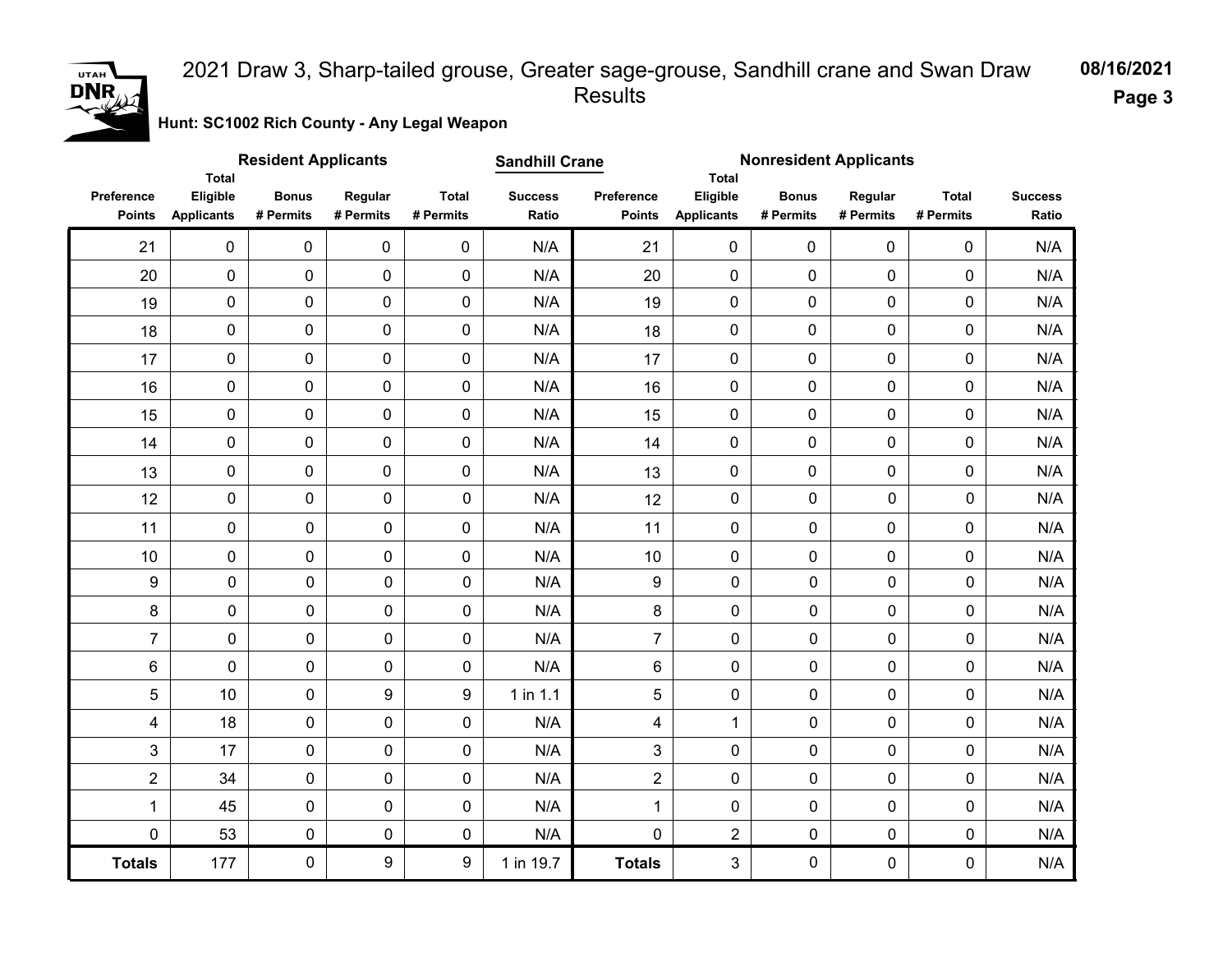# **DNR**

#### 2021 Draw 3, Sharp-tailed grouse, Greater sage-grouse, Sandhill crane and Swan Draw Results

**08/16/2021 Page 4**

**Hunt: SC1006 Uintah Basin - Any Legal Weapon** 

|                             | <b>Total</b>                  | <b>Resident Applicants</b> |                      |                           | <b>Sandhill Crane</b>   |                             | <b>Total</b>                  | <b>Nonresident Applicants</b> |                      |                           |                         |
|-----------------------------|-------------------------------|----------------------------|----------------------|---------------------------|-------------------------|-----------------------------|-------------------------------|-------------------------------|----------------------|---------------------------|-------------------------|
| Preference<br><b>Points</b> | Eligible<br><b>Applicants</b> | <b>Bonus</b><br># Permits  | Regular<br># Permits | <b>Total</b><br># Permits | <b>Success</b><br>Ratio | Preference<br><b>Points</b> | Eligible<br><b>Applicants</b> | <b>Bonus</b><br># Permits     | Regular<br># Permits | <b>Total</b><br># Permits | <b>Success</b><br>Ratio |
| 21                          | $\mathbf{0}$                  | $\mathbf 0$                | $\mathbf 0$          | $\mathbf 0$               | N/A                     | 21                          | 0                             | 0                             | $\mathbf 0$          | 0                         | N/A                     |
| 20                          | $\mathbf 0$                   | 0                          | 0                    | $\mathsf{O}\xspace$       | N/A                     | 20                          | $\pmb{0}$                     | $\pmb{0}$                     | $\pmb{0}$            | 0                         | N/A                     |
| 19                          | $\pmb{0}$                     | 0                          | 0                    | $\mathbf 0$               | N/A                     | 19                          | 0                             | $\pmb{0}$                     | $\mathbf 0$          | 0                         | N/A                     |
| 18                          | $\pmb{0}$                     | 0                          | 0                    | $\mathbf 0$               | N/A                     | 18                          | 0                             | $\mathbf 0$                   | $\mathbf 0$          | 0                         | N/A                     |
| 17                          | $\pmb{0}$                     | 0                          | 0                    | $\mathbf 0$               | N/A                     | 17                          | 0                             | $\mathbf 0$                   | $\mathbf 0$          | 0                         | N/A                     |
| 16                          | $\pmb{0}$                     | 0                          | 0                    | $\mathbf 0$               | N/A                     | 16                          | 0                             | $\mathbf 0$                   | $\mathbf 0$          | 0                         | N/A                     |
| 15                          | $\pmb{0}$                     | 0                          | 0                    | $\mathbf 0$               | N/A                     | 15                          | 0                             | $\mathbf 0$                   | $\mathbf 0$          | 0                         | N/A                     |
| 14                          | 0                             | 0                          | 0                    | $\mathbf 0$               | N/A                     | 14                          | 0                             | 0                             | 0                    | 0                         | N/A                     |
| 13                          | 0                             | 0                          | 0                    | $\mathbf 0$               | N/A                     | 13                          | 0                             | $\mathbf 0$                   | $\mathbf 0$          | 0                         | N/A                     |
| 12                          | $\mathbf 0$                   | 0                          | 0                    | 0                         | N/A                     | 12                          | $\mathbf 0$                   | $\mathbf 0$                   | 0                    | 0                         | N/A                     |
| 11                          | $\mathbf 0$                   | 0                          | 0                    | $\mathbf 0$               | N/A                     | 11                          | $\mathbf 0$                   | $\mathbf 0$                   | $\mathbf 0$          | 0                         | N/A                     |
| $10$                        | $\mathsf{O}\xspace$           | 0                          | 0                    | 0                         | N/A                     | $10$                        | $\mathbf 0$                   | $\pmb{0}$                     | $\pmb{0}$            | 0                         | N/A                     |
| $\boldsymbol{9}$            | $\pmb{0}$                     | $\pmb{0}$                  | 0                    | 0                         | N/A                     | $\boldsymbol{9}$            | $\pmb{0}$                     | $\pmb{0}$                     | 0                    | 0                         | N/A                     |
| 8                           | $\pmb{0}$                     | $\pmb{0}$                  | 0                    | 0                         | N/A                     | 8                           | $\mathbf 0$                   | $\mathbf 0$                   | 0                    | 0                         | N/A                     |
| $\overline{7}$              | 0                             | $\pmb{0}$                  | 0                    | 0                         | N/A                     | $\overline{7}$              | $\mathbf 0$                   | $\mathbf 0$                   | 0                    | 0                         | N/A                     |
| $\,6$                       | $\mathbf{1}$                  | $\pmb{0}$                  | $\mathbf{1}$         | $\mathbf{1}$              | 1 in 1.0                | 6                           | $\mathbf 0$                   | $\mathbf 0$                   | 0                    | 0                         | N/A                     |
| 5                           | 0                             | $\mathbf 0$                | 0                    | $\mathbf 0$               | N/A                     | 5                           | $\mathbf 0$                   | $\mathbf 0$                   | 0                    | 0                         | N/A                     |
| 4                           | 3                             | $\pmb{0}$                  | 3                    | 3                         | 1 in 1.0                | $\overline{\mathbf{4}}$     | $\pmb{0}$                     | $\pmb{0}$                     | 0                    | 0                         | N/A                     |
| 3                           | 31                            | $\mathsf{O}\xspace$        | 30                   | 30                        | $1$ in $1.0$            | 3                           | 0                             | $\pmb{0}$                     | 0                    | 0                         | N/A                     |
| $\overline{2}$              | 62                            | $\pmb{0}$                  | 0                    | 0                         | N/A                     | $\overline{2}$              | $\overline{\mathbf{4}}$       | $\mathbf 0$                   | 0                    | 0                         | N/A                     |
| 1                           | 73                            | $\pmb{0}$                  | 0                    | 0                         | N/A                     | $\mathbf{1}$                | 0                             | $\mathbf 0$                   | 0                    | 0                         | N/A                     |
| $\mathbf 0$                 | 142                           | $\pmb{0}$                  | 0                    | 0                         | N/A                     | 0                           | $\mathbf{1}$                  | $\pmb{0}$                     | 0                    | 0                         | N/A                     |
| <b>Totals</b>               | 312                           | $\pmb{0}$                  | 34                   | 34                        | 1 in 9.2                | <b>Totals</b>               | 5                             | $\pmb{0}$                     | 0                    | 0                         | N/A                     |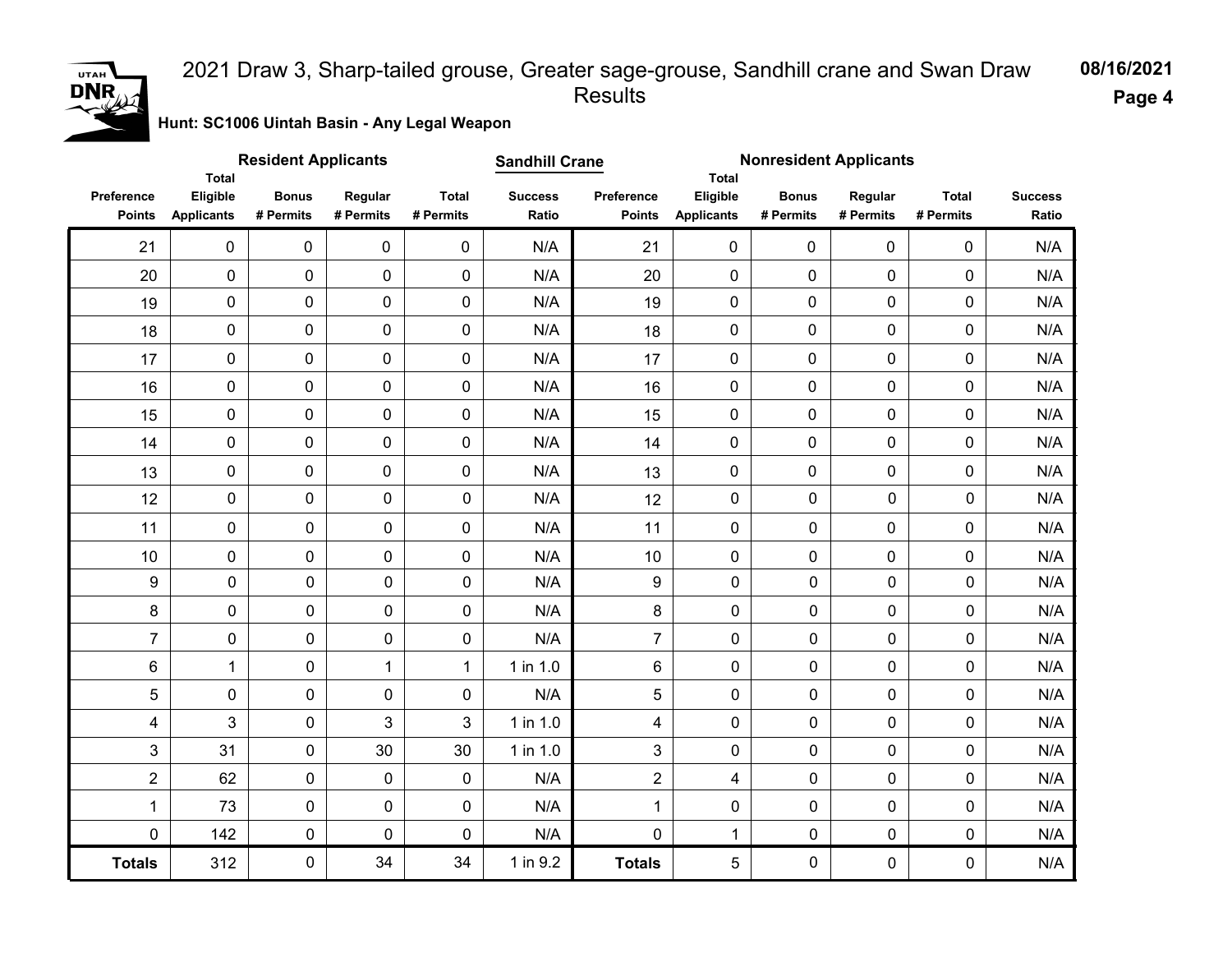#### **08/16/2021** 2021 Draw 3, Sharp-tailed grouse, Greater sage-grouse, Sandhill crane and Swan Draw Results

**Page 5**

**Hunt: SC1007 Uintah Basin - Any Legal Weapon** 

|                             | <b>Total</b>                  | <b>Resident Applicants</b> |                      |                           | <b>Sandhill Crane</b>   |                             | <b>Total</b>                  |                           | <b>Nonresident Applicants</b> |                           |                         |
|-----------------------------|-------------------------------|----------------------------|----------------------|---------------------------|-------------------------|-----------------------------|-------------------------------|---------------------------|-------------------------------|---------------------------|-------------------------|
| Preference<br><b>Points</b> | Eligible<br><b>Applicants</b> | <b>Bonus</b><br># Permits  | Regular<br># Permits | <b>Total</b><br># Permits | <b>Success</b><br>Ratio | Preference<br><b>Points</b> | Eligible<br><b>Applicants</b> | <b>Bonus</b><br># Permits | Regular<br># Permits          | <b>Total</b><br># Permits | <b>Success</b><br>Ratio |
| 21                          | $\mathbf 0$                   | 0                          | $\mathbf 0$          | 0                         | N/A                     | 21                          | 0                             | $\mathbf 0$               | $\mathbf 0$                   | 0                         | N/A                     |
| 20                          | 0                             | 0                          | $\pmb{0}$            | 0                         | N/A                     | 20                          | 0                             | $\mathbf 0$               | 0                             | 0                         | N/A                     |
| 19                          | $\pmb{0}$                     | 0                          | $\pmb{0}$            | 0                         | N/A                     | 19                          | 0                             | $\pmb{0}$                 | 0                             | 0                         | N/A                     |
| 18                          | $\mathsf 0$                   | 0                          | $\mathbf 0$          | 0                         | N/A                     | 18                          | 0                             | $\mathbf 0$               | 0                             | 0                         | N/A                     |
| 17                          | $\pmb{0}$                     | 0                          | $\mathbf 0$          | $\mathbf 0$               | N/A                     | 17                          | $\mathbf 0$                   | $\mathbf 0$               | 0                             | 0                         | N/A                     |
| 16                          | $\mathbf 0$                   | 0                          | 0                    | $\mathbf 0$               | N/A                     | 16                          | 0                             | $\mathbf 0$               | 0                             | 0                         | N/A                     |
| 15                          | $\pmb{0}$                     | 0                          | 0                    | 0                         | N/A                     | 15                          | 0                             | $\mathbf 0$               | 0                             | 0                         | N/A                     |
| 14                          | $\mathsf 0$                   | 0                          | $\pmb{0}$            | 0                         | N/A                     | 14                          | 0                             | $\mathbf 0$               | 0                             | 0                         | N/A                     |
| 13                          | $\mathsf 0$                   | 0                          | $\pmb{0}$            | 0                         | N/A                     | 13                          | 0                             | $\pmb{0}$                 | 0                             | 0                         | N/A                     |
| 12                          | 0                             | 0                          | $\mathbf 0$          | $\mathbf 0$               | N/A                     | 12                          | $\mathbf 0$                   | $\mathbf 0$               | $\mathbf 0$                   | $\mathbf 0$               | N/A                     |
| 11                          | 0                             | $\mathbf 0$                | $\mathbf 0$          | $\mathbf 0$               | N/A                     | 11                          | $\mathbf 0$                   | $\mathbf 0$               | 0                             | 0                         | N/A                     |
| 10                          | 0                             | $\pmb{0}$                  | $\mathbf 0$          | $\pmb{0}$                 | N/A                     | 10                          | $\mathbf 0$                   | 0                         | 0                             | 0                         | N/A                     |
| 9                           | $\pmb{0}$                     | 0                          | $\mathbf 0$          | $\pmb{0}$                 | N/A                     | 9                           | $\mathbf 0$                   | $\mathbf 0$               | $\pmb{0}$                     | 0                         | N/A                     |
| 8                           | 0                             | 0                          | $\mathbf 0$          | $\mathsf{O}\xspace$       | N/A                     | 8                           | $\mathbf 0$                   | $\pmb{0}$                 | $\pmb{0}$                     | 0                         | N/A                     |
| $\overline{7}$              | $\pmb{0}$                     | $\pmb{0}$                  | $\mathbf 0$          | $\mathbf 0$               | N/A                     | $\overline{7}$              | $\mathbf 0$                   | 0                         | $\mathbf 0$                   | $\mathbf 0$               | N/A                     |
| 6                           | 0                             | $\pmb{0}$                  | $\mathbf 0$          | $\pmb{0}$                 | N/A                     | 6                           | $\mathbf 0$                   | $\mathbf 0$               | $\mathbf 0$                   | 0                         | N/A                     |
| 5                           | 0                             | $\pmb{0}$                  | $\mathbf 0$          | $\pmb{0}$                 | N/A                     | 5                           | $\mathbf 0$                   | $\mathbf 0$               | $\mathbf 0$                   | $\mathbf 0$               | N/A                     |
| 4                           | 3                             | 0                          | 3                    | 3                         | 1 in 1.0                | $\overline{4}$              | $\mathbf 0$                   | 0                         | $\mathbf 0$                   | $\mathbf 0$               | N/A                     |
| 3                           | 26                            | 0                          | 26                   | 26                        | 1 in 1.0                | 3                           | $\mathbf 0$                   | 0                         | $\mathbf 0$                   | $\mathbf 0$               | N/A                     |
| $\overline{2}$              | 36                            | 0                          | 5                    | 5                         | 1 in 7.2                | $\overline{2}$              | $\mathbf 0$                   | $\mathbf 0$               | $\mathbf 0$                   | $\pmb{0}$                 | N/A                     |
| 1                           | 88                            | $\pmb{0}$                  | $\mathbf 0$          | 0                         | N/A                     | $\mathbf{1}$                | $\mathbf{3}$                  | 0                         | $\mathbf 0$                   | 0                         | N/A                     |
| $\mathbf 0$                 | 97                            | $\pmb{0}$                  | 0                    | $\pmb{0}$                 | N/A                     | $\mathbf 0$                 | $\mathbf{3}$                  | $\pmb{0}$                 | $\pmb{0}$                     | $\pmb{0}$                 | N/A                     |
| <b>Totals</b>               | 250                           | 0                          | 34                   | 34                        | 1 in 7.4                | <b>Totals</b>               | 6                             | $\pmb{0}$                 | $\pmb{0}$                     | 0                         | N/A                     |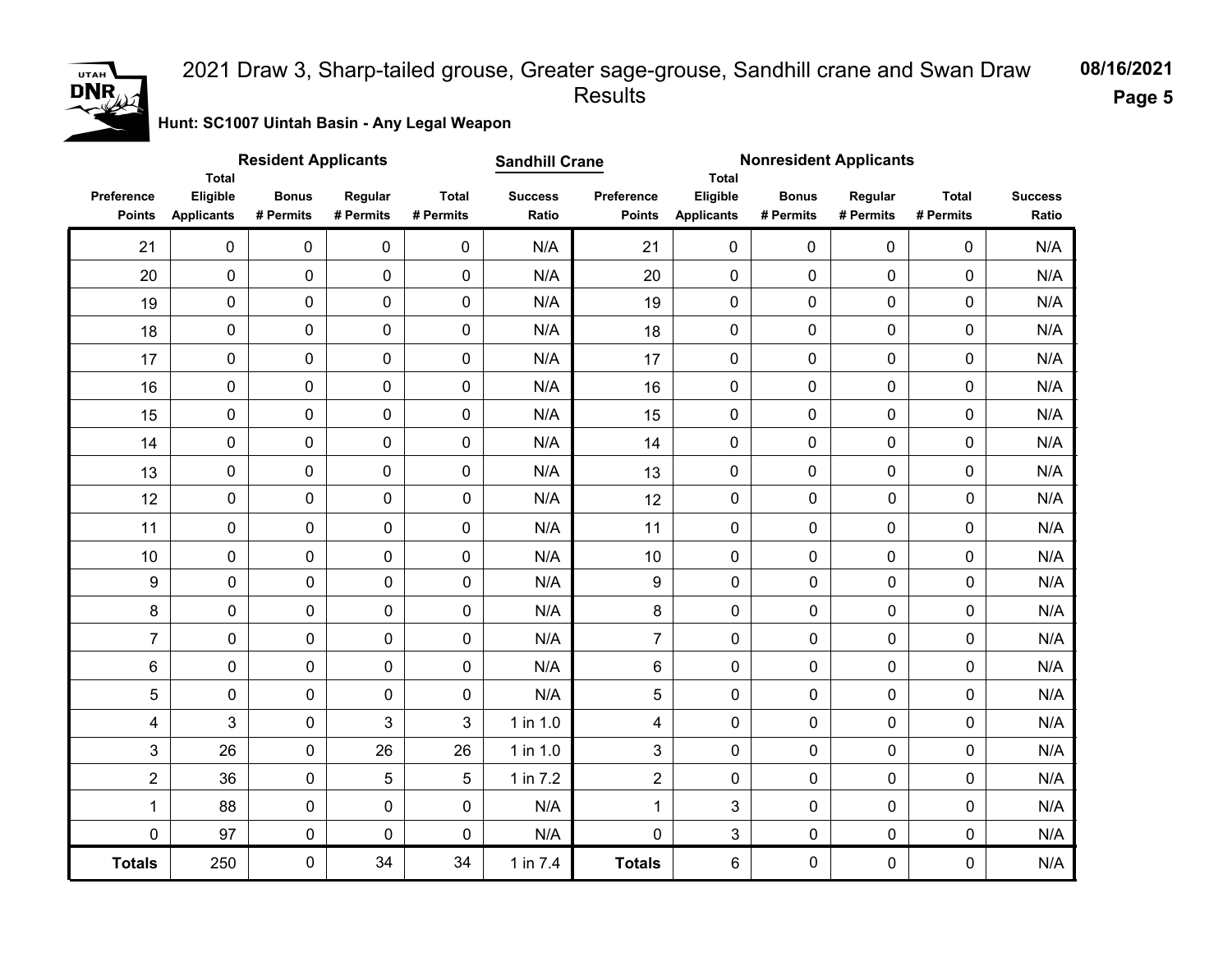#### 2021 Draw 3, Sharp-tailed grouse, Greater sage-grouse, Sandhill crane and Swan Draw Results

**08/16/2021**

**Page 6**

**Hunt: SC1008 Uintah Basin - Any Legal Weapon** 

|                             | <b>Total</b>                  | <b>Resident Applicants</b> |                      |                           | <b>Sandhill Crane</b>   |                             | <b>Total</b>                  | <b>Nonresident Applicants</b> |                      |                           |                         |
|-----------------------------|-------------------------------|----------------------------|----------------------|---------------------------|-------------------------|-----------------------------|-------------------------------|-------------------------------|----------------------|---------------------------|-------------------------|
| Preference<br><b>Points</b> | Eligible<br><b>Applicants</b> | <b>Bonus</b><br># Permits  | Regular<br># Permits | <b>Total</b><br># Permits | <b>Success</b><br>Ratio | Preference<br><b>Points</b> | Eligible<br><b>Applicants</b> | <b>Bonus</b><br># Permits     | Regular<br># Permits | <b>Total</b><br># Permits | <b>Success</b><br>Ratio |
| 21                          | $\mathbf 0$                   | 0                          | 0                    | $\mathbf 0$               | N/A                     | 21                          | 0                             | $\mathbf 0$                   | $\mathbf 0$          | 0                         | N/A                     |
| 20                          | 0                             | 0                          | $\pmb{0}$            | $\mathbf 0$               | N/A                     | 20                          | 0                             | $\pmb{0}$                     | 0                    | 0                         | N/A                     |
| 19                          | 0                             | 0                          | $\mathbf 0$          | $\mathbf 0$               | N/A                     | 19                          | 0                             | $\mathbf 0$                   | 0                    | $\mathbf 0$               | N/A                     |
| 18                          | 0                             | $\pmb{0}$                  | $\mathbf 0$          | $\mathbf 0$               | N/A                     | 18                          | 0                             | $\mathbf 0$                   | $\mathbf 0$          | $\mathbf 0$               | N/A                     |
| 17                          | 0                             | $\pmb{0}$                  | 0                    | $\pmb{0}$                 | N/A                     | 17                          | 0                             | $\mathbf 0$                   | $\mathbf 0$          | 0                         | N/A                     |
| 16                          | 0                             | 0                          | $\mathbf 0$          | $\pmb{0}$                 | N/A                     | 16                          | 0                             | $\mathbf 0$                   | 0                    | $\pmb{0}$                 | N/A                     |
| 15                          | 0                             | 0                          | $\mathbf 0$          | $\mathbf 0$               | N/A                     | 15                          | 0                             | $\mathbf 0$                   | 0                    | 0                         | N/A                     |
| 14                          | 0                             | 0                          | $\mathbf 0$          | $\mathbf 0$               | N/A                     | 14                          | $\mathbf 0$                   | $\mathbf 0$                   | $\mathbf 0$          | $\mathbf 0$               | N/A                     |
| 13                          | 0                             | 0                          | $\pmb{0}$            | $\mathbf 0$               | N/A                     | 13                          | 0                             | $\mathbf 0$                   | 0                    | $\pmb{0}$                 | N/A                     |
| 12                          | 0                             | $\pmb{0}$                  | $\mathbf 0$          | 0                         | N/A                     | 12                          | $\mathsf{O}\xspace$           | $\mathbf 0$                   | $\mathbf 0$          | $\mathbf 0$               | N/A                     |
| 11                          | 0                             | $\pmb{0}$                  | $\mathsf{O}\xspace$  | $\mathsf{O}\xspace$       | N/A                     | 11                          | $\mathbf 0$                   | 0                             | 0                    | 0                         | N/A                     |
| 10                          | 0                             | 0                          | $\mathbf 0$          | 0                         | N/A                     | 10                          | $\mathbf 0$                   | 0                             | 0                    | 0                         | N/A                     |
| $\boldsymbol{9}$            | $\pmb{0}$                     | $\pmb{0}$                  | 0                    | 0                         | N/A                     | 9                           | 0                             | 0                             | $\mathbf 0$          | $\pmb{0}$                 | N/A                     |
| 8                           | $\pmb{0}$                     | $\pmb{0}$                  | 0                    | 0                         | N/A                     | 8                           | 0                             | 0                             | $\mathbf 0$          | $\pmb{0}$                 | N/A                     |
| $\overline{7}$              | 0                             | $\mathsf{O}\xspace$        | 0                    | 0                         | N/A                     | $\overline{7}$              | 0                             | 0                             | $\mathbf 0$          | $\pmb{0}$                 | N/A                     |
| 6                           | $\pmb{0}$                     | $\mathbf 0$                | 0                    | 0                         | N/A                     | 6                           | 0                             | $\mathbf 0$                   | $\mathbf 0$          | $\mathbf 0$               | N/A                     |
| 5                           | $\pmb{0}$                     | $\pmb{0}$                  | 0                    | 0                         | N/A                     | 5                           | $\mathbf 0$                   | 0                             | $\mathbf 0$          | $\mathbf 0$               | N/A                     |
| 4                           | $\overline{2}$                | $\pmb{0}$                  | $\overline{2}$       | $\overline{2}$            | 1 in 1.0                | $\overline{4}$              | 0                             | 0                             | $\mathbf 0$          | $\mathbf 0$               | N/A                     |
| 3                           | 31                            | $\mathsf{O}\xspace$        | 31                   | 31                        | 1 in 1.0                | 3                           | 0                             | 0                             | $\mathbf 0$          | $\mathbf 0$               | N/A                     |
| $\overline{c}$              | 52                            | $\pmb{0}$                  | 1                    | 1                         | 1 in 52.0               | $\overline{2}$              | $\overline{2}$                | 0                             | $\mathbf 0$          | $\mathbf 0$               | N/A                     |
| $\mathbf{1}$                | 76                            | $\pmb{0}$                  | 0                    | 0                         | N/A                     | $\mathbf 1$                 | 0                             | 0                             | $\mathbf 0$          | $\mathbf 0$               | N/A                     |
| 0                           | 140                           | $\mathsf{O}\xspace$        | 0                    | 0                         | N/A                     | $\mathbf 0$                 | 8                             | $\pmb{0}$                     | $\pmb{0}$            | $\pmb{0}$                 | N/A                     |
| <b>Totals</b>               | 301                           | $\mathsf{O}\xspace$        | 34                   | 34                        | 1 in 8.9                | <b>Totals</b>               | $10$                          | 0                             | $\pmb{0}$            | $\mathbf 0$               | N/A                     |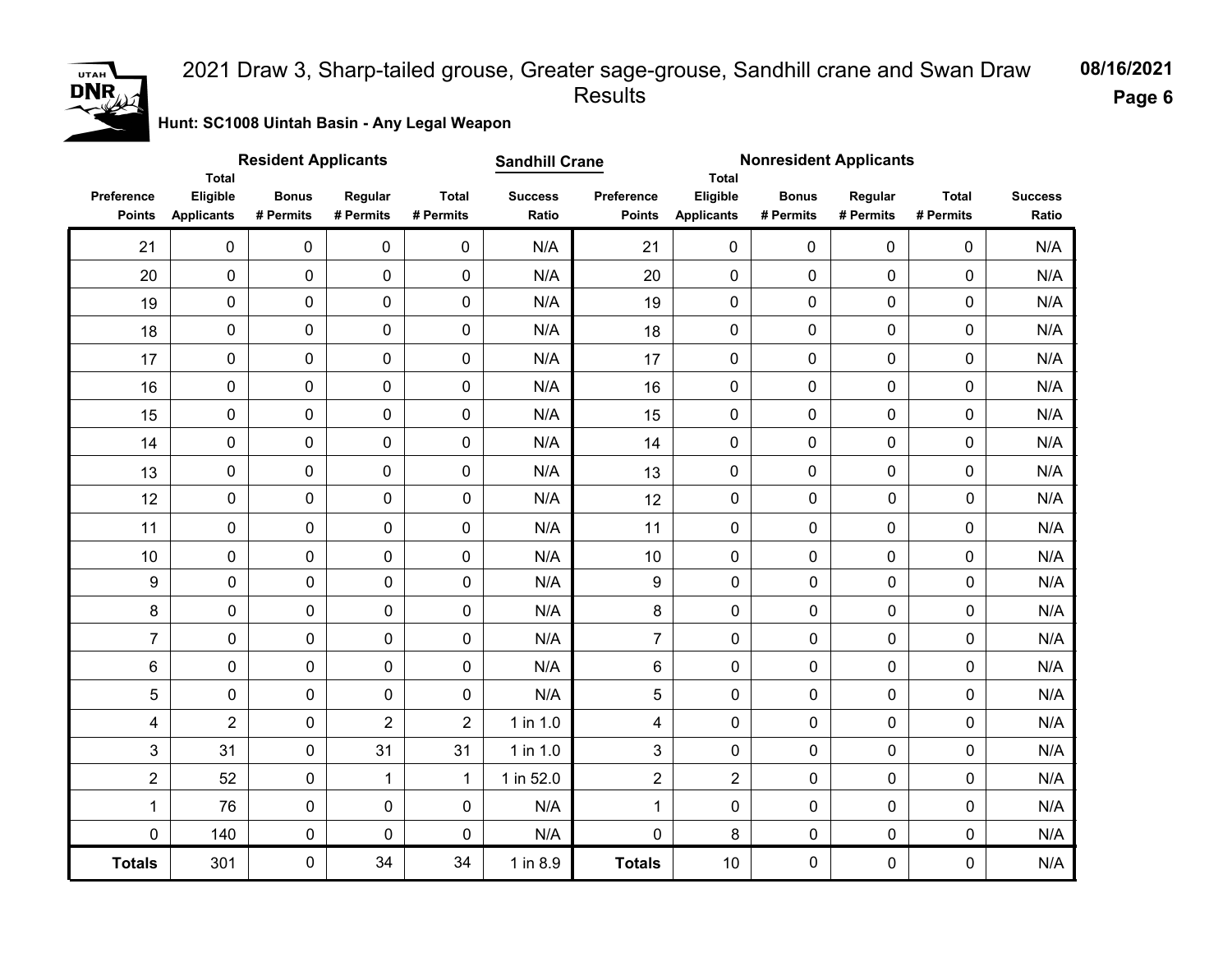

2021 Draw 3, Sharp-tailed grouse, Greater sage-grouse, Sandhill crane and Swan Preference Point Purchase Results **08/16/2021 Species: SAGE GROUSE Page 4**

| <b>Preference</b><br><b>Points</b> | <b>Resident</b><br><b>Applicants</b> | <b>Nonresident</b><br><b>Applicants</b> |
|------------------------------------|--------------------------------------|-----------------------------------------|
| 11                                 |                                      |                                         |
| 10                                 |                                      |                                         |
| 9                                  |                                      |                                         |
| 8                                  | 2                                    |                                         |
|                                    | $\overline{2}$                       |                                         |
| 6                                  | 7                                    | 1                                       |
| 5                                  | 11                                   |                                         |
| 4                                  | 28                                   | 2                                       |
| 3                                  | 122                                  | 8                                       |
| 2                                  | 200                                  | 21                                      |
|                                    | 315                                  | 22                                      |
| 0                                  | 256                                  | 24                                      |
| <b>Totals</b>                      | 945                                  | 80                                      |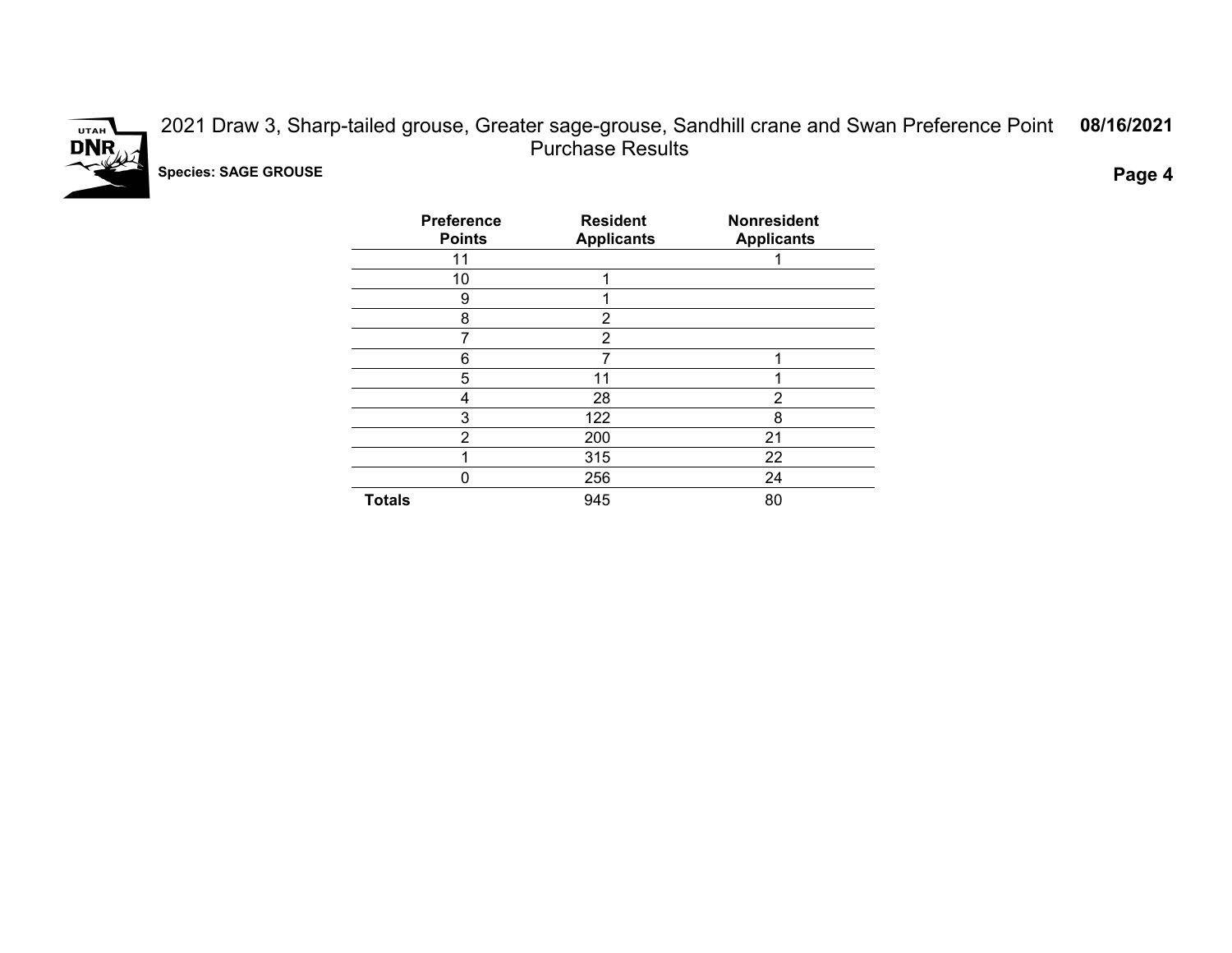#### 2021 Draw 3, Sharp-tailed grouse, Greater sage-grouse, Sandhill crane and Swan Draw Results



**Page 1**

**08/16/2021**

**Species: GREATER SAGE-GROUSE**

|                             | <b>Total</b>                  | <b>Resident Applicants</b> |                      |                           | <b>Greater Sage-Grouse</b><br><b>All Applicants</b><br><b>Nonresident Applicants</b><br><b>Total</b> |                             |                               |                           |                         |                           |                         |
|-----------------------------|-------------------------------|----------------------------|----------------------|---------------------------|------------------------------------------------------------------------------------------------------|-----------------------------|-------------------------------|---------------------------|-------------------------|---------------------------|-------------------------|
| Preference<br><b>Points</b> | Eligible<br><b>Applicants</b> | <b>Bonus</b><br># Permits  | Regular<br># Permits | <b>Total</b><br># Permits | <b>Success</b><br>Ratio                                                                              | Preference<br><b>Points</b> | Eligible<br><b>Applicants</b> | <b>Bonus</b><br># Permits | Regular<br># Permits    | <b>Total</b><br># Permits | <b>Success</b><br>Ratio |
| 21                          | $\pmb{0}$                     | $\pmb{0}$                  | $\pmb{0}$            | $\pmb{0}$                 | N/A                                                                                                  | 21                          | $\mathbf 0$                   | $\pmb{0}$                 | 0                       | $\pmb{0}$                 | N/A                     |
| 20                          | 0                             | $\mathbf 0$                | $\mathbf 0$          | 0                         | N/A                                                                                                  | 20                          | $\mathbf 0$                   | 0                         | 0                       | 0                         | N/A                     |
| 19                          | 0                             | $\mathbf 0$                | $\mathbf 0$          | $\pmb{0}$                 | N/A                                                                                                  | 19                          | $\mathbf 0$                   | 0                         | 0                       | 0                         | N/A                     |
| 18                          | 0                             | 0                          | $\pmb{0}$            | 0                         | N/A                                                                                                  | 18                          | $\mathbf 0$                   | 0                         | 0                       | 0                         | N/A                     |
| 17                          | $\pmb{0}$                     | $\pmb{0}$                  | $\mathbf 0$          | 0                         | N/A                                                                                                  | 17                          | $\mathbf 0$                   | $\pmb{0}$                 | 0                       | $\pmb{0}$                 | N/A                     |
| 16                          | 0                             | $\mathbf 0$                | $\mathbf 0$          | $\mathbf 0$               | N/A                                                                                                  | 16                          | $\mathbf 0$                   | 0                         | 0                       | 0                         | N/A                     |
| 15                          | 0                             | $\mathbf 0$                | $\mathbf 0$          | 0                         | N/A                                                                                                  | 15                          | $\mathbf 0$                   | 0                         | 0                       | $\mathbf 0$               | N/A                     |
| 14                          | 0                             | $\mathbf 0$                | $\mathbf 0$          | 0                         | N/A                                                                                                  | 14                          | $\mathbf 0$                   | 0                         | 0                       | $\mathbf 0$               | N/A                     |
| 13                          | $\pmb{0}$                     | 0                          | $\mathbf 0$          | 0                         | N/A                                                                                                  | 13                          | 0                             | $\mathbf 0$               | 0                       | $\mathbf 0$               | N/A                     |
| 12                          | $\pmb{0}$                     | 0                          | 0                    | $\pmb{0}$                 | N/A                                                                                                  | 12                          | $\pmb{0}$                     | 0                         | $\pmb{0}$               | 0                         | N/A                     |
| 11                          | $\pmb{0}$                     | 0                          | 0                    | $\mathbf 0$               | N/A                                                                                                  | 11                          | $\mathbf 0$                   | 0                         | $\mathbf 0$             | 0                         | N/A                     |
| 10                          | $\mathsf{O}\xspace$           | 0                          | 0                    | $\pmb{0}$                 | N/A                                                                                                  | 10                          | $\mathbf 0$                   | $\mathbf 0$               | $\pmb{0}$               | 0                         | N/A                     |
| $\boldsymbol{9}$            | $\mathbf 0$                   | $\pmb{0}$                  | 0                    | $\mathbf 0$               | N/A                                                                                                  | 9                           | 0                             | 0                         | $\mathbf 0$             | 0                         | N/A                     |
| 8                           | $\pmb{0}$                     | 0                          | 0                    | $\pmb{0}$                 | N/A                                                                                                  | 8                           | 0                             | 0                         | $\pmb{0}$               | 0                         | N/A                     |
| $\overline{7}$              | $\pmb{0}$                     | 0                          | 0                    | $\pmb{0}$                 | N/A                                                                                                  | $\overline{7}$              | 0                             | 0                         | $\pmb{0}$               | 0                         | N/A                     |
| 6                           | $\pmb{0}$                     | 0                          | 0                    | 0                         | N/A                                                                                                  | 6                           | 0                             | 0                         | $\mathbf 0$             | 0                         | N/A                     |
| 5                           | $\mathbf{1}$                  | $\pmb{0}$                  | 1                    | $\mathbf 1$               | 1 in 1.0                                                                                             | 5                           | 0                             | 0                         | $\pmb{0}$               | 0                         | N/A                     |
| 4                           | $\,6\,$                       | 0                          | 6                    | $6\phantom{1}$            | 1 in 1.0                                                                                             | 4                           | 0                             | 0                         | $\pmb{0}$               | 0                         | N/A                     |
| 3                           | 64                            | 0                          | 59                   | 59                        | $1$ in 1.1                                                                                           | 3                           | $\mathbf{1}$                  | 0                         | $\mathbf{1}$            | $\mathbf{1}$              | $1$ in $1.0$            |
| $\overline{2}$              | 228                           | 0                          | 132                  | 132                       | 1 in 1.7                                                                                             | $\overline{2}$              | 4                             | 0                         | $\overline{2}$          | $\overline{2}$            | 1 in 2.0                |
| 1                           | 553                           | 0                          | 82                   | 82                        | 1 in 6.7                                                                                             | 1                           | 6                             | 0                         | $\mathbf{1}$            | $\mathbf{1}$              | 1 in 6.0                |
| $\pmb{0}$                   | 892                           | 0                          | $\pmb{0}$            | $\pmb{0}$                 | N/A                                                                                                  | $\pmb{0}$                   | 28                            | $\pmb{0}$                 | $\pmb{0}$               | 0                         | N/A                     |
| <b>Totals</b>               | 1744                          | 0                          | 280                  | 280                       | 1 in 6.2                                                                                             | <b>Totals</b>               | 39                            | 0                         | $\overline{\mathbf{4}}$ | 4                         | 1 in 9.8                |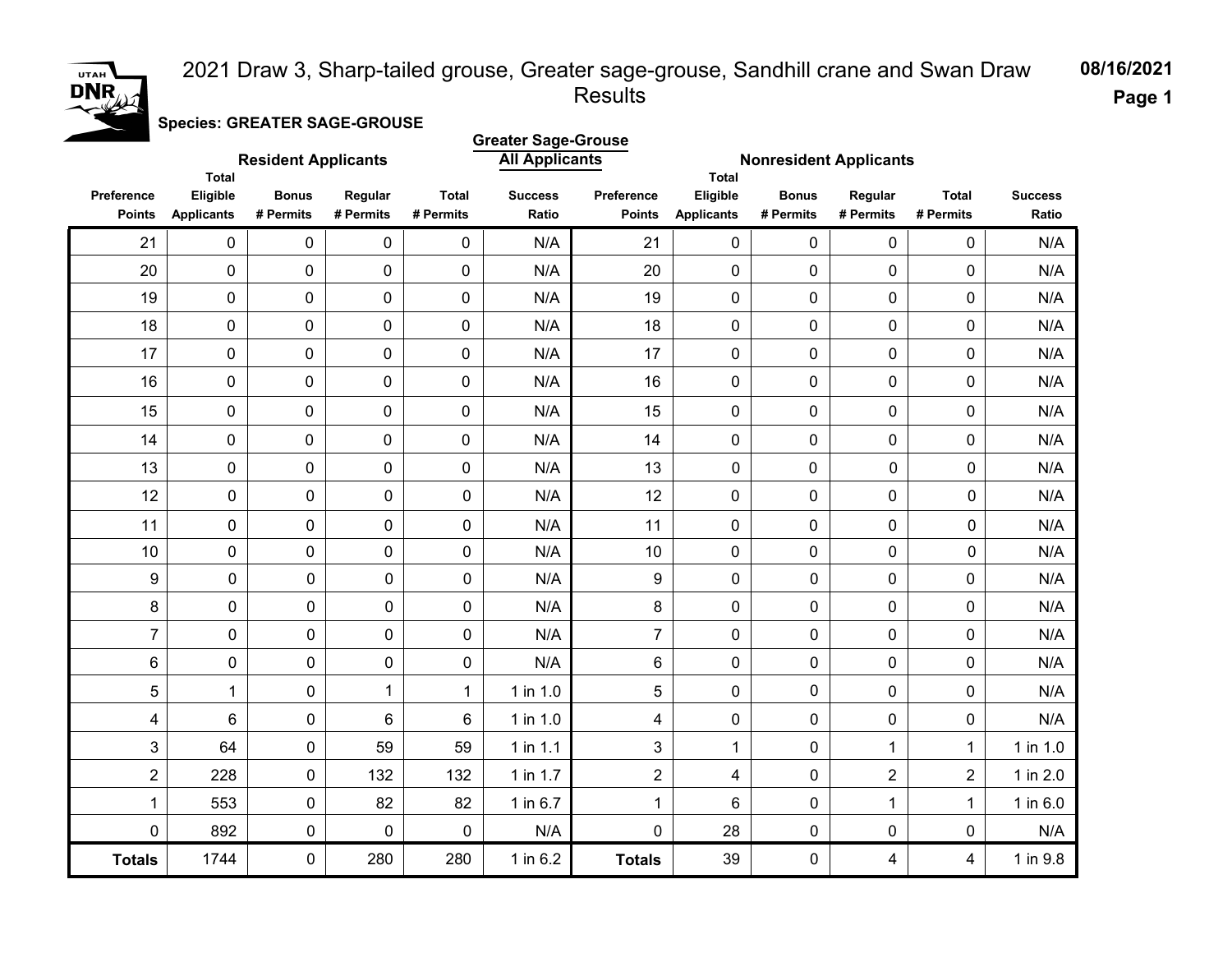### UTAH  $DNR_{\iota}$

#### 2021 Draw 3, Sharp-tailed grouse, Greater sage-grouse, Sandhill crane and Swan Draw Results

**08/16/2021 Page 7**

**Hunt: SG1000 Diamond, Blue Mountain - Any Legal Weapon** 

|                             |                                               | <b>Resident Applicants</b> |                      |                           | <b>Greater Sage-grouse</b> |                             |                               | <b>Nonresident Applicants</b><br><b>Total</b> |                      |                           |                         |
|-----------------------------|-----------------------------------------------|----------------------------|----------------------|---------------------------|----------------------------|-----------------------------|-------------------------------|-----------------------------------------------|----------------------|---------------------------|-------------------------|
| Preference<br><b>Points</b> | <b>Total</b><br>Eligible<br><b>Applicants</b> | <b>Bonus</b><br># Permits  | Regular<br># Permits | <b>Total</b><br># Permits | <b>Success</b><br>Ratio    | Preference<br><b>Points</b> | Eligible<br><b>Applicants</b> | <b>Bonus</b><br># Permits                     | Regular<br># Permits | <b>Total</b><br># Permits | <b>Success</b><br>Ratio |
| 21                          | $\mathbf 0$                                   | 0                          | 0                    | $\pmb{0}$                 | N/A                        | 21                          | $\pmb{0}$                     | $\pmb{0}$                                     | $\mathbf{0}$         | 0                         | N/A                     |
| 20                          | $\mathbf 0$                                   | 0                          | 0                    | $\mathbf 0$               | N/A                        | 20                          | 0                             | $\mathbf 0$                                   | $\mathbf 0$          | 0                         | N/A                     |
| 19                          | $\pmb{0}$                                     | 0                          | 0                    | $\mathbf 0$               | N/A                        | 19                          | $\mathbf 0$                   | $\mathbf 0$                                   | 0                    | 0                         | N/A                     |
| 18                          | $\pmb{0}$                                     | 0                          | 0                    | $\mathbf 0$               | N/A                        | 18                          | 0                             | $\mathbf 0$                                   | $\pmb{0}$            | 0                         | N/A                     |
| 17                          | $\pmb{0}$                                     | 0                          | 0                    | $\mathbf 0$               | N/A                        | 17                          | 0                             | $\pmb{0}$                                     | $\pmb{0}$            | 0                         | N/A                     |
| 16                          | $\pmb{0}$                                     | 0                          | 0                    | $\mathbf 0$               | N/A                        | 16                          | 0                             | $\mathbf 0$                                   | $\mathbf 0$          | 0                         | N/A                     |
| 15                          | $\pmb{0}$                                     | 0                          | 0                    | $\mathbf 0$               | N/A                        | 15                          | 0                             | $\pmb{0}$                                     | $\pmb{0}$            | 0                         | N/A                     |
| 14                          | $\pmb{0}$                                     | 0                          | 0                    | $\pmb{0}$                 | N/A                        | 14                          | $\pmb{0}$                     | $\mathbf 0$                                   | 0                    | 0                         | N/A                     |
| 13                          | $\mathbf 0$                                   | 0                          | 0                    | $\mathsf{O}\xspace$       | N/A                        | 13                          | 0                             | $\pmb{0}$                                     | $\pmb{0}$            | 0                         | N/A                     |
| 12                          | $\mathsf{O}\xspace$                           | 0                          | $\pmb{0}$            | 0                         | N/A                        | 12                          | $\pmb{0}$                     | $\pmb{0}$                                     | 0                    | 0                         | N/A                     |
| 11                          | $\mathsf{O}\xspace$                           | $\pmb{0}$                  | 0                    | $\mathsf{O}\xspace$       | N/A                        | 11                          | $\mathbf 0$                   | $\pmb{0}$                                     | $\pmb{0}$            | 0                         | N/A                     |
| 10                          | $\mathbf 0$                                   | $\pmb{0}$                  | 0                    | $\mathbf 0$               | N/A                        | $10$                        | $\pmb{0}$                     | 0                                             | 0                    | 0                         | N/A                     |
| $\boldsymbol{9}$            | $\pmb{0}$                                     | $\pmb{0}$                  | 0                    | 0                         | N/A                        | 9                           | $\pmb{0}$                     | $\pmb{0}$                                     | 0                    | 0                         | N/A                     |
| 8                           | 0                                             | $\pmb{0}$                  | 0                    | 0                         | N/A                        | 8                           | 0                             | $\mathbf 0$                                   | 0                    | 0                         | N/A                     |
| $\overline{7}$              | 0                                             | $\pmb{0}$                  | $\mathbf 0$          | 0                         | N/A                        | $\overline{7}$              | $\mathbf 0$                   | $\mathbf 0$                                   | $\mathbf 0$          | 0                         | N/A                     |
| $\,6\,$                     | 0                                             | $\pmb{0}$                  | 0                    | 0                         | N/A                        | 6                           | $\mathbf 0$                   | $\mathbf 0$                                   | 0                    | 0                         | N/A                     |
| 5                           | 0                                             | $\pmb{0}$                  | 0                    | 0                         | N/A                        | 5                           | $\mathbf 0$                   | $\mathbf 0$                                   | 0                    | 0                         | N/A                     |
| 4                           | 6                                             | $\mathbf 0$                | 6                    | 6                         | 1 in 1.0                   | $\overline{\mathbf{4}}$     | $\mathbf 0$                   | $\mathbf 0$                                   | 0                    | 0                         | N/A                     |
| 3                           | 47                                            | $\mathsf{O}\xspace$        | 42                   | 42                        | 1 in 1.1                   | $\mathfrak{S}$              | 1                             | $\mathbf 0$                                   | $\mathbf{1}$         | $\mathbf{1}$              | $1$ in $1.0$            |
| $\overline{2}$              | 96                                            | $\pmb{0}$                  | 0                    | 0                         | N/A                        | $\overline{2}$              | $\overline{2}$                | $\pmb{0}$                                     | 0                    | 0                         | N/A                     |
| 1                           | 157                                           | $\pmb{0}$                  | 0                    | 0                         | N/A                        | $\mathbf 1$                 | $\mathbf 0$                   | $\pmb{0}$                                     | 0                    | 0                         | N/A                     |
| $\mathbf 0$                 | 203                                           | $\pmb{0}$                  | 0                    | $\pmb{0}$                 | N/A                        | 0                           | 13                            | $\pmb{0}$                                     | 0                    | 0                         | N/A                     |
| <b>Totals</b>               | 509                                           | $\pmb{0}$                  | 48                   | 48                        | 1 in 10.6                  | <b>Totals</b>               | 16                            | $\pmb{0}$                                     | $\mathbf 1$          | $\mathbf{1}$              | 1 in 16.0               |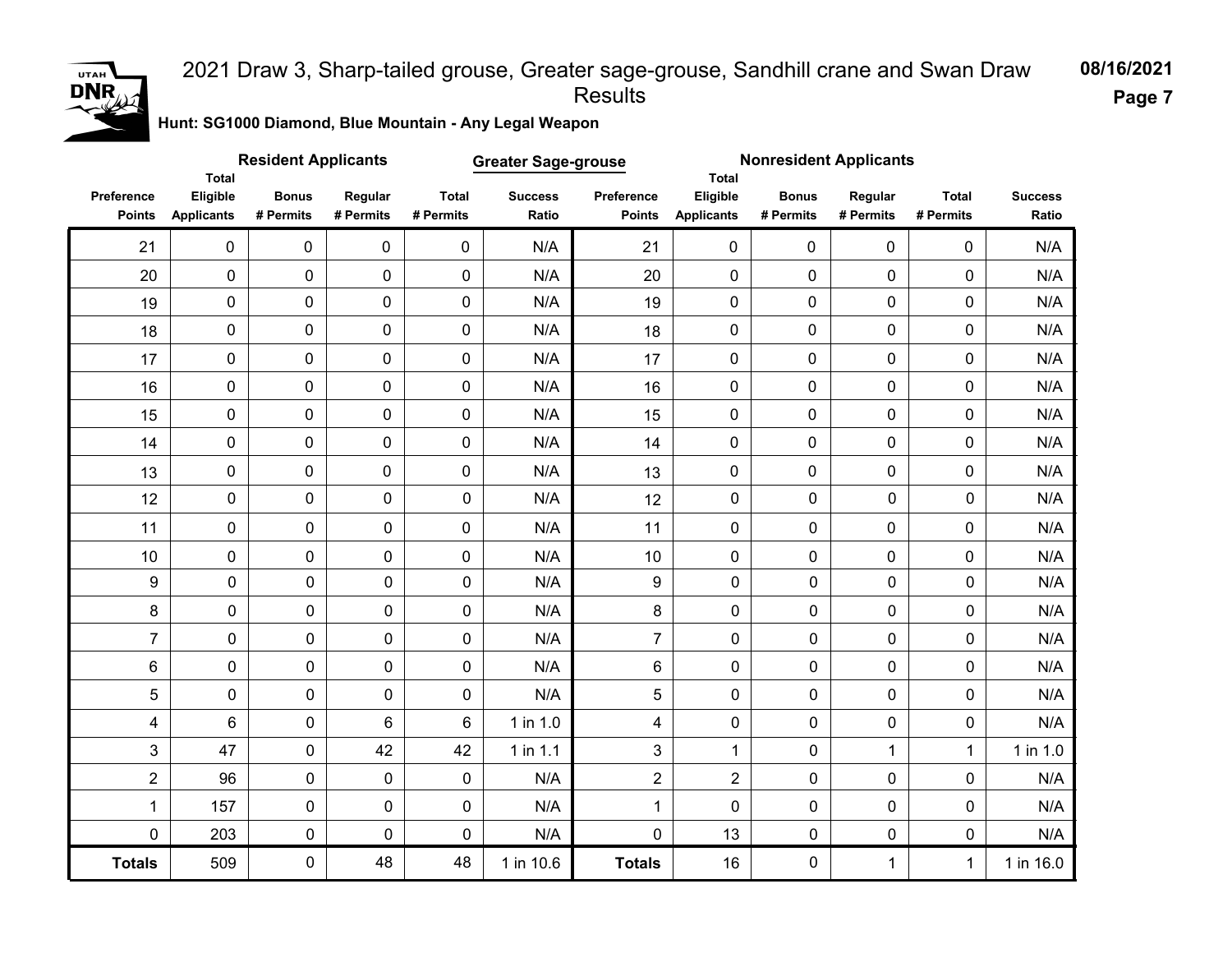# **DNR**

#### 2021 Draw 3, Sharp-tailed grouse, Greater sage-grouse, Sandhill crane and Swan Draw Results

**08/16/2021**

**Page 8**

**Hunt: SG1002 Rich County - Any Legal Weapon** 

|                             | <b>Total</b>                  | <b>Resident Applicants</b> |                      |                           | <b>Greater Sage-grouse</b> |                             |                               | <b>Nonresident Applicants</b><br>Total |                      |                           |                         |
|-----------------------------|-------------------------------|----------------------------|----------------------|---------------------------|----------------------------|-----------------------------|-------------------------------|----------------------------------------|----------------------|---------------------------|-------------------------|
| Preference<br><b>Points</b> | Eligible<br><b>Applicants</b> | <b>Bonus</b><br># Permits  | Regular<br># Permits | <b>Total</b><br># Permits | <b>Success</b><br>Ratio    | Preference<br><b>Points</b> | Eligible<br><b>Applicants</b> | <b>Bonus</b><br># Permits              | Regular<br># Permits | <b>Total</b><br># Permits | <b>Success</b><br>Ratio |
| 21                          | $\mathbf 0$                   | 0                          | $\mathbf 0$          | $\mathbf 0$               | N/A                        | 21                          | 0                             | 0                                      | $\mathbf 0$          | 0                         | N/A                     |
| 20                          | $\pmb{0}$                     | 0                          | 0                    | 0                         | N/A                        | 20                          | $\mathbf 0$                   | $\mathbf 0$                            | $\mathbf 0$          | 0                         | N/A                     |
| 19                          | $\pmb{0}$                     | 0                          | $\mathbf 0$          | 0                         | N/A                        | 19                          | $\pmb{0}$                     | $\pmb{0}$                              | 0                    | 0                         | N/A                     |
| 18                          | 0                             | 0                          | $\mathbf 0$          | 0                         | N/A                        | 18                          | $\mathbf 0$                   | $\pmb{0}$                              | 0                    | 0                         | N/A                     |
| 17                          | $\pmb{0}$                     | 0                          | 0                    | 0                         | N/A                        | 17                          | $\pmb{0}$                     | $\pmb{0}$                              | 0                    | 0                         | N/A                     |
| 16                          | 0                             | $\pmb{0}$                  | $\mathbf 0$          | $\mathbf 0$               | N/A                        | 16                          | $\mathbf 0$                   | $\mathbf 0$                            | $\mathbf 0$          | 0                         | N/A                     |
| 15                          | $\pmb{0}$                     | $\pmb{0}$                  | $\mathbf 0$          | 0                         | N/A                        | 15                          | $\mathbf 0$                   | $\mathbf 0$                            | $\mathbf 0$          | 0                         | N/A                     |
| 14                          | $\pmb{0}$                     | 0                          | $\mathbf 0$          | 0                         | N/A                        | 14                          | $\mathbf 0$                   | $\mathbf 0$                            | $\mathbf 0$          | 0                         | N/A                     |
| 13                          | $\pmb{0}$                     | 0                          | $\pmb{0}$            | 0                         | N/A                        | 13                          | $\mathbf 0$                   | $\mathbf 0$                            | $\pmb{0}$            | 0                         | N/A                     |
| 12                          | 0                             | $\pmb{0}$                  | $\pmb{0}$            | $\pmb{0}$                 | N/A                        | 12                          | $\pmb{0}$                     | $\mathbf 0$                            | 0                    | 0                         | N/A                     |
| 11                          | 0                             | $\mathbf 0$                | $\mathsf{O}\xspace$  | $\pmb{0}$                 | N/A                        | 11                          | $\mathbf 0$                   | $\pmb{0}$                              | $\pmb{0}$            | 0                         | N/A                     |
| 10                          | 0                             | $\mathbf 0$                | $\mathbf 0$          | 0                         | N/A                        | $10$                        | $\pmb{0}$                     | 0                                      | $\pmb{0}$            | 0                         | N/A                     |
| $\boldsymbol{9}$            | $\pmb{0}$                     | $\pmb{0}$                  | 0                    | 0                         | N/A                        | 9                           | $\mathbf 0$                   | $\mathbf 0$                            | 0                    | $\pmb{0}$                 | N/A                     |
| 8                           | $\pmb{0}$                     | $\pmb{0}$                  | 0                    | 0                         | N/A                        | 8                           | $\mathbf 0$                   | $\mathbf 0$                            | 0                    | 0                         | N/A                     |
| $\overline{7}$              | $\pmb{0}$                     | $\mathsf{O}\xspace$        | 0                    | 0                         | N/A                        | $\overline{7}$              | $\mathbf 0$                   | $\mathbf 0$                            | 0                    | 0                         | N/A                     |
| 6                           | $\pmb{0}$                     | $\pmb{0}$                  | 0                    | 0                         | N/A                        | 6                           | $\mathbf 0$                   | $\pmb{0}$                              | 0                    | 0                         | N/A                     |
| 5                           | $\mathbf 1$                   | $\pmb{0}$                  | $\mathbf{1}$         | $\mathbf{1}$              | 1 in 1.0                   | 5                           | $\mathbf 0$                   | $\mathbf 0$                            | 0                    | 0                         | N/A                     |
| 4                           | $\pmb{0}$                     | $\mathsf{O}\xspace$        | 0                    | 0                         | N/A                        | 4                           | $\mathbf 0$                   | $\pmb{0}$                              | 0                    | 0                         | N/A                     |
| 3                           | 12                            | $\pmb{0}$                  | 12                   | 12                        | 1 in 1.0                   | 3                           | $\mathbf 0$                   | $\mathbf 0$                            | 0                    | 0                         | N/A                     |
| $\overline{2}$              | 95                            | $\mathsf{O}\xspace$        | 95                   | 95                        | 1 in 1.0                   | $\overline{2}$              | $\overline{2}$                | $\pmb{0}$                              | $\overline{2}$       | $\overline{2}$            | 1 in 1.0                |
| $\mathbf{1}$                | 194                           | $\mathsf{O}\xspace$        | 3                    | 3                         | 1 in 64.7                  | $\mathbf{1}$                | $\overline{2}$                | $\mathbf 0$                            | 0                    | 0                         | N/A                     |
| 0                           | 332                           | $\pmb{0}$                  | 0                    | 0                         | N/A                        | 0                           | $\boldsymbol{9}$              | $\pmb{0}$                              | $\pmb{0}$            | 0                         | N/A                     |
| <b>Totals</b>               | 634                           | $\mathsf{O}\xspace$        | 111                  | 111                       | 1 in 5.7                   | <b>Totals</b>               | 13                            | $\mathbf 0$                            | $\overline{2}$       | $\overline{2}$            | 1 in 6.5                |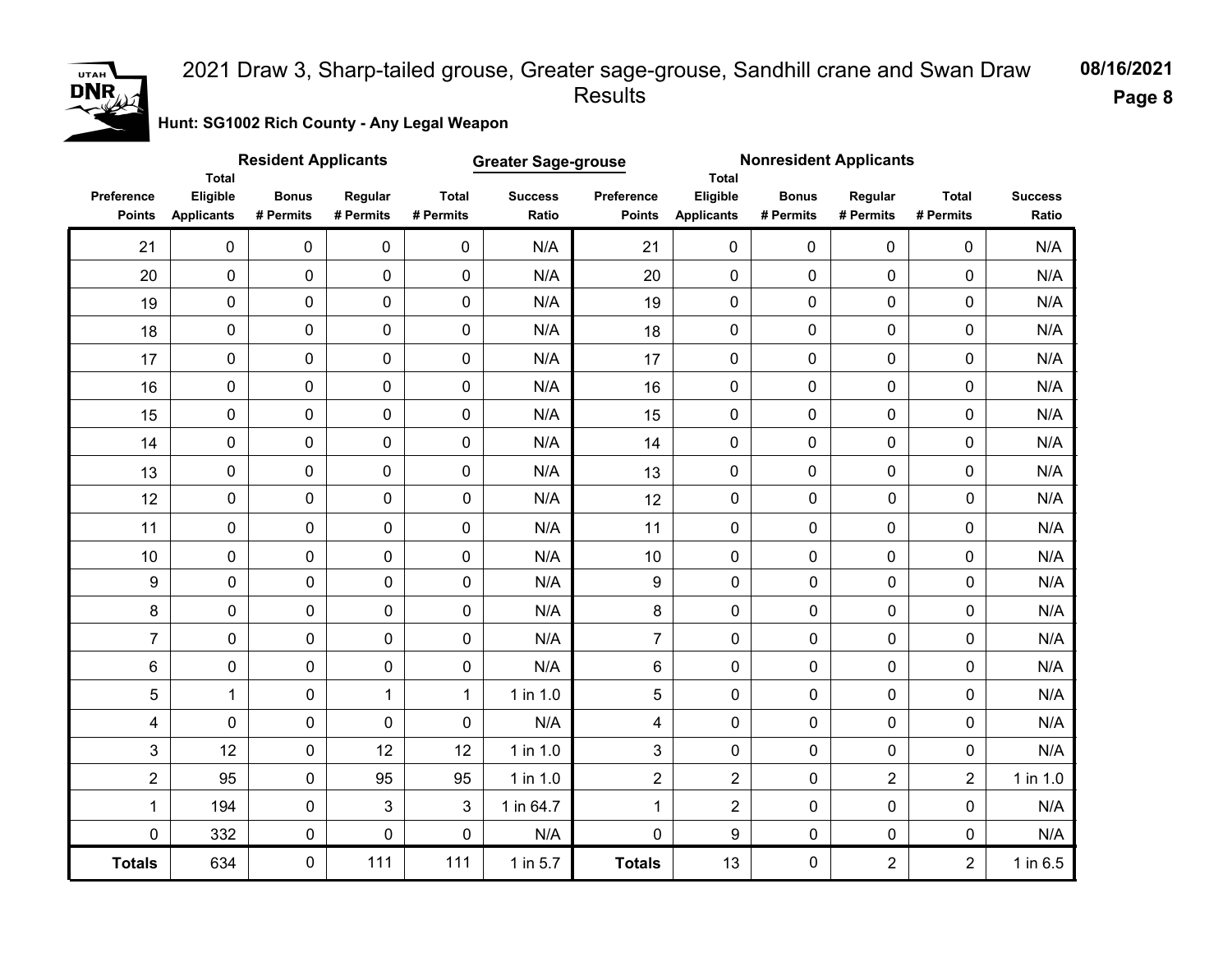#### **08/16/2021** 2021 Draw 3, Sharp-tailed grouse, Greater sage-grouse, Sandhill crane and Swan Draw Results

**Page 9**

**Hunt: SG1003 West Box Elder County - Any Legal Weapon** 

|                             | Total                         | <b>Resident Applicants</b> |                      |                           | <b>Greater Sage-grouse</b> |                             | <b>Nonresident Applicants</b><br><b>Total</b> |                           |                      |                           |                         |
|-----------------------------|-------------------------------|----------------------------|----------------------|---------------------------|----------------------------|-----------------------------|-----------------------------------------------|---------------------------|----------------------|---------------------------|-------------------------|
| Preference<br><b>Points</b> | Eligible<br><b>Applicants</b> | <b>Bonus</b><br># Permits  | Regular<br># Permits | <b>Total</b><br># Permits | <b>Success</b><br>Ratio    | Preference<br><b>Points</b> | Eligible<br><b>Applicants</b>                 | <b>Bonus</b><br># Permits | Regular<br># Permits | <b>Total</b><br># Permits | <b>Success</b><br>Ratio |
| 21                          | $\mathbf 0$                   | 0                          | 0                    | $\pmb{0}$                 | N/A                        | 21                          | 0                                             | 0                         | $\mathbf 0$          | 0                         | N/A                     |
| 20                          | 0                             | 0                          | 0                    | $\mathbf 0$               | N/A                        | 20                          | 0                                             | 0                         | $\mathbf 0$          | 0                         | N/A                     |
| 19                          | 0                             | 0                          | 0                    | $\mathbf 0$               | N/A                        | 19                          | 0                                             | 0                         | 0                    | 0                         | N/A                     |
| 18                          | $\pmb{0}$                     | 0                          | 0                    | $\mathbf 0$               | N/A                        | 18                          | 0                                             | $\mathbf 0$               | $\mathbf 0$          | 0                         | N/A                     |
| 17                          | $\pmb{0}$                     | 0                          | 0                    | $\mathbf 0$               | N/A                        | 17                          | $\mathbf 0$                                   | 0                         | $\pmb{0}$            | 0                         | N/A                     |
| 16                          | $\pmb{0}$                     | 0                          | 0                    | $\mathbf 0$               | N/A                        | 16                          | 0                                             | $\mathbf 0$               | $\mathbf 0$          | 0                         | N/A                     |
| 15                          | $\pmb{0}$                     | 0                          | 0                    | $\mathbf 0$               | N/A                        | 15                          | 0                                             | $\mathbf 0$               | $\mathbf 0$          | 0                         | N/A                     |
| 14                          | $\pmb{0}$                     | 0                          | 0                    | $\mathbf 0$               | N/A                        | 14                          | $\mathbf 0$                                   | $\mathbf 0$               | 0                    | 0                         | N/A                     |
| 13                          | 0                             | 0                          | 0                    | $\mathbf 0$               | N/A                        | 13                          | $\mathbf 0$                                   | $\mathbf 0$               | $\mathbf 0$          | 0                         | N/A                     |
| 12                          | $\mathbf 0$                   | 0                          | $\pmb{0}$            | $\mathbf 0$               | N/A                        | 12                          | $\mathbf 0$                                   | $\mathbf 0$               | 0                    | 0                         | N/A                     |
| 11                          | $\mathbf 0$                   | 0                          | 0                    | 0                         | N/A                        | 11                          | $\mathbf 0$                                   | $\mathbf 0$               | $\mathbf 0$          | 0                         | N/A                     |
| 10                          | $\mathbf 0$                   | $\pmb{0}$                  | 0                    | 0                         | N/A                        | 10                          | $\mathbf 0$                                   | $\mathbf 0$               | $\mathbf 0$          | 0                         | N/A                     |
| $\boldsymbol{9}$            | $\pmb{0}$                     | $\pmb{0}$                  | $\pmb{0}$            | 0                         | N/A                        | $\boldsymbol{9}$            | $\mathbf 0$                                   | $\mathbf 0$               | 0                    | $\pmb{0}$                 | N/A                     |
| 8                           | $\pmb{0}$                     | $\pmb{0}$                  | $\pmb{0}$            | 0                         | N/A                        | 8                           | $\pmb{0}$                                     | $\mathbf 0$               | 0                    | 0                         | N/A                     |
| $\overline{7}$              | 0                             | $\pmb{0}$                  | 0                    | 0                         | N/A                        | $\overline{7}$              | $\mathbf 0$                                   | $\mathbf 0$               | 0                    | 0                         | N/A                     |
| $\,6$                       | 0                             | $\pmb{0}$                  | 0                    | 0                         | N/A                        | 6                           | $\mathbf 0$                                   | $\mathbf 0$               | 0                    | 0                         | N/A                     |
| 5                           | 0                             | $\pmb{0}$                  | 0                    | 0                         | N/A                        | 5                           | $\mathbf 0$                                   | $\mathbf 0$               | 0                    | 0                         | N/A                     |
| 4                           | 0                             | $\pmb{0}$                  | 0                    | 0                         | N/A                        | $\overline{\mathbf{4}}$     | $\pmb{0}$                                     | $\mathbf 0$               | 0                    | 0                         | N/A                     |
| 3                           | 5                             | $\pmb{0}$                  | 5                    | 5                         | 1 in 1.0                   | 3                           | 0                                             | $\pmb{0}$                 | 0                    | 0                         | N/A                     |
| $\overline{2}$              | 37                            | $\pmb{0}$                  | 37                   | 37                        | 1 in 1.0                   | $\overline{2}$              | $\pmb{0}$                                     | $\mathbf 0$               | 0                    | 0                         | N/A                     |
| 1                           | 202                           | $\pmb{0}$                  | 79                   | 79                        | 1 in 2.6                   | $\mathbf 1$                 | 4                                             | $\pmb{0}$                 | 1                    | $\mathbf{1}$              | 1 in 4.0                |
| $\mathbf 0$                 | 357                           | $\pmb{0}$                  | 0                    | $\mathbf 0$               | N/A                        | 0                           | 6                                             | $\pmb{0}$                 | 0                    | 0                         | N/A                     |
| <b>Totals</b>               | 601                           | 0                          | 121                  | 121                       | 1 in 5.0                   | <b>Totals</b>               | 10                                            | $\pmb{0}$                 | $\mathbf{1}$         | $\mathbf{1}$              | 1 in 10.0               |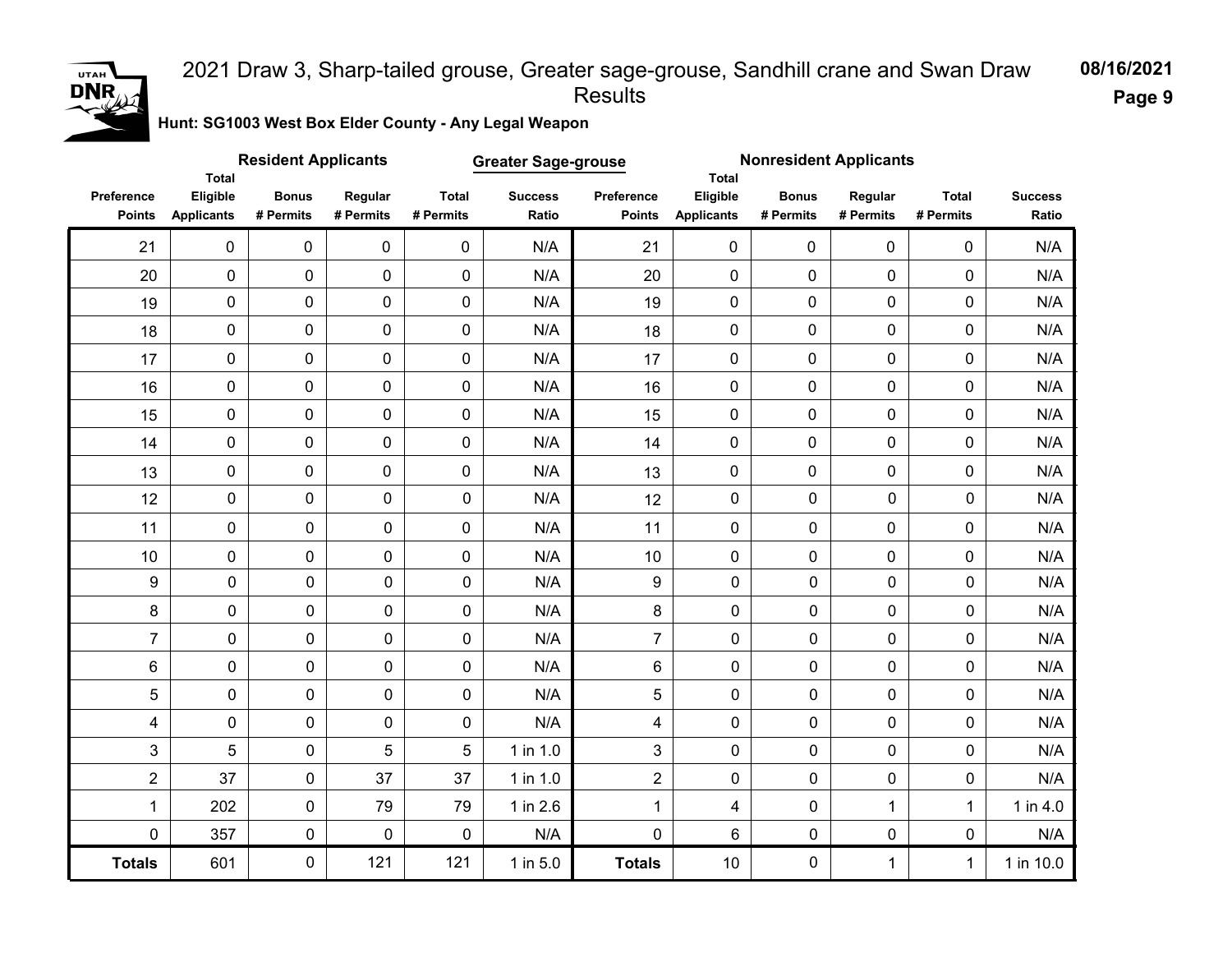

2021 Draw 3, Sharp-tailed grouse, Greater sage-grouse, Sandhill crane and Swan Preference Point Purchase Results **08/16/2021 Species: SHARP-TAILED GROUSE Page 2**

| <b>Preference</b><br><b>Points</b> | <b>Resident</b><br><b>Applicants</b> | <b>Nonresident</b><br><b>Applicants</b> |
|------------------------------------|--------------------------------------|-----------------------------------------|
| 11                                 |                                      |                                         |
| 10                                 |                                      | ◢                                       |
| 9                                  | $\overline{2}$                       |                                         |
| 8                                  |                                      |                                         |
| 7                                  |                                      |                                         |
| 6                                  | 6                                    | ٠                                       |
| 5                                  | 10                                   |                                         |
| 4                                  | 12                                   | 3                                       |
| 3                                  | 31                                   | 2                                       |
| $\overline{2}$                     | 48                                   | 5                                       |
|                                    | 148                                  | 13                                      |
| 0                                  | 189                                  | 15                                      |
| <b>Totals</b>                      | 448                                  | 41                                      |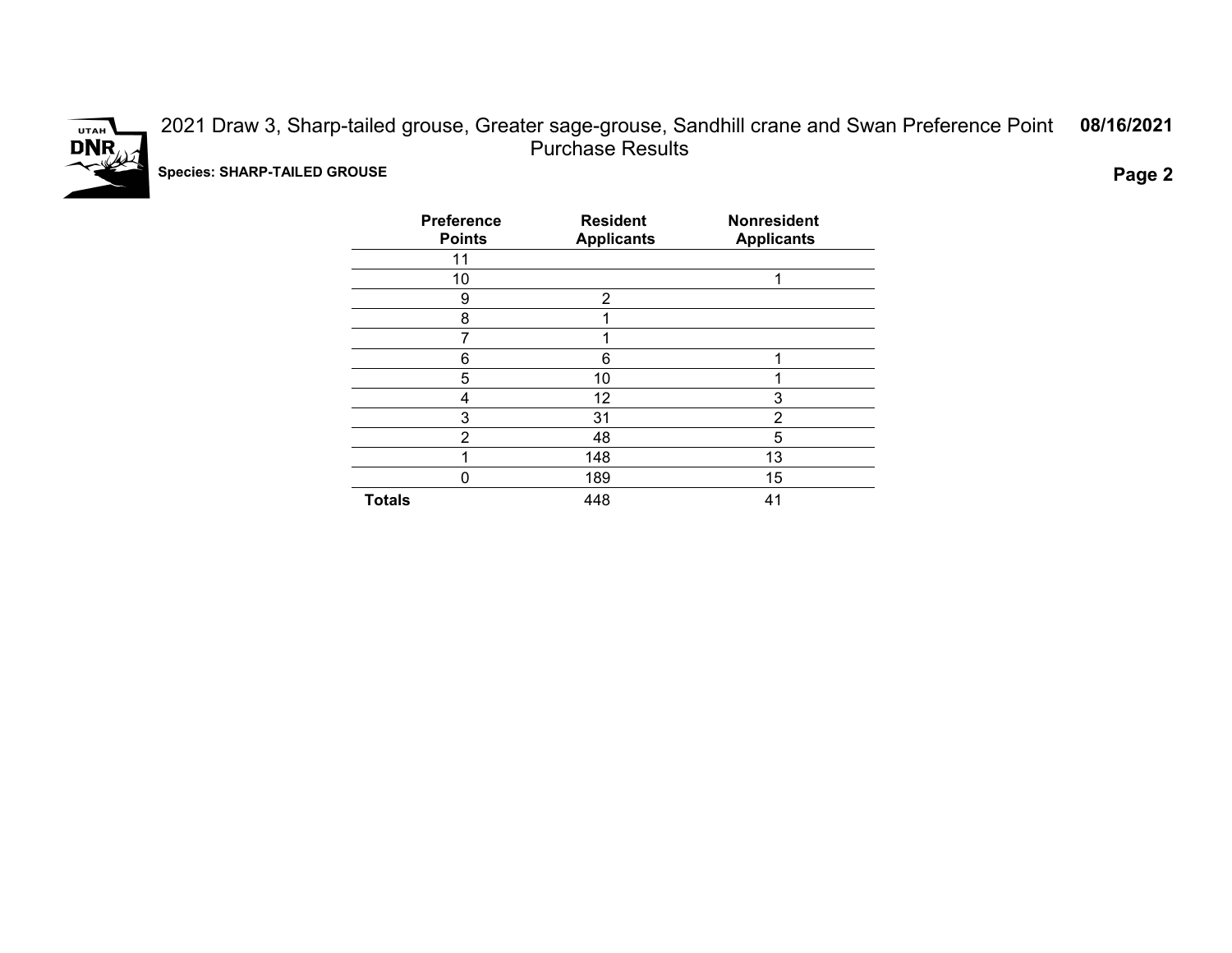#### 2021 Draw 3, Sharp-tailed grouse, Greater sage-grouse, Sandhill crane and Swan Draw Results



#### **Species: SHARP-TAILED GROUSE**

|                             |                                               | <b>Resident Applicants</b> |                      |                           | <b>Sharp-tailed Grouse</b><br><b>All Applicants</b> |                             | <b>Nonresident Applicants</b>          |                           |                      |                           |                         |
|-----------------------------|-----------------------------------------------|----------------------------|----------------------|---------------------------|-----------------------------------------------------|-----------------------------|----------------------------------------|---------------------------|----------------------|---------------------------|-------------------------|
| Preference<br><b>Points</b> | <b>Total</b><br>Eligible<br><b>Applicants</b> | <b>Bonus</b><br># Permits  | Regular<br># Permits | <b>Total</b><br># Permits | <b>Success</b><br>Ratio                             | Preference<br><b>Points</b> | Total<br>Eligible<br><b>Applicants</b> | <b>Bonus</b><br># Permits | Regular<br># Permits | <b>Total</b><br># Permits | <b>Success</b><br>Ratio |
| 21                          | $\pmb{0}$                                     | $\mathsf{O}\xspace$        | $\pmb{0}$            | 0                         | N/A                                                 | 21                          | $\pmb{0}$                              | $\pmb{0}$                 | 0                    | 0                         | N/A                     |
| 20                          | $\pmb{0}$                                     | 0                          | 0                    | 0                         | N/A                                                 | 20                          | 0                                      | $\mathbf 0$               | 0                    | 0                         | N/A                     |
| 19                          | 0                                             | $\mathsf{O}\xspace$        | $\mathbf 0$          | 0                         | N/A                                                 | 19                          | 0                                      | $\pmb{0}$                 | 0                    | 0                         | N/A                     |
| 18                          | 0                                             | 0                          | 0                    | 0                         | N/A                                                 | 18                          | 0                                      | $\mathbf 0$               | 0                    | 0                         | N/A                     |
| 17                          | $\pmb{0}$                                     | 0                          | 0                    | 0                         | N/A                                                 | 17                          | 0                                      | $\mathbf 0$               | $\mathbf 0$          | 0                         | N/A                     |
| 16                          | $\pmb{0}$                                     | 0                          | $\mathbf 0$          | 0                         | N/A                                                 | 16                          | 0                                      | $\pmb{0}$                 | $\mathbf 0$          | 0                         | N/A                     |
| 15                          | 0                                             | $\mathbf 0$                | 0                    | 0                         | N/A                                                 | 15                          | 0                                      | $\mathbf 0$               | $\mathbf 0$          | 0                         | N/A                     |
| 14                          | 0                                             | $\mathbf 0$                | 0                    | 0                         | N/A                                                 | 14                          | 0                                      | $\mathbf 0$               | 0                    | 0                         | N/A                     |
| 13                          | $\mathbf 0$                                   | 0                          | 0                    | $\overline{0}$            | N/A                                                 | 13                          | $\mathbf 0$                            | 0                         | $\mathbf 0$          | 0                         | N/A                     |
| 12                          | $\mathbf 0$                                   | 0                          | 0                    | $\mathbf 0$               | N/A                                                 | 12                          | 0                                      | $\mathbf 0$               | 0                    | 0                         | N/A                     |
| 11                          | $\mathsf{O}\xspace$                           | 0                          | 0                    | $\mathbf 0$               | N/A                                                 | 11                          | 0                                      | $\mathbf 0$               | 0                    | 0                         | N/A                     |
| 10                          | $\pmb{0}$                                     | 0                          | 0                    | $\mathbf 0$               | N/A                                                 | 10                          | 0                                      | $\pmb{0}$                 | 0                    | $\mathbf 0$               | N/A                     |
| 9                           | $\pmb{0}$                                     | 0                          | 0                    | 0                         | N/A                                                 | 9                           | $\mathbf 0$                            | 0                         | $\mathbf 0$          | 0                         | N/A                     |
| 8                           | 0                                             | 0                          | 0                    | 0                         | N/A                                                 | 8                           | 0                                      | 0                         | $\mathbf 0$          | 0                         | N/A                     |
| $\overline{7}$              | $\pmb{0}$                                     | 0                          | $\pmb{0}$            | $\pmb{0}$                 | N/A                                                 | $\overline{7}$              | $\pmb{0}$                              | 0                         | $\mathbf 0$          | 0                         | N/A                     |
| $\,6$                       | $\pmb{0}$                                     | 0                          | $\pmb{0}$            | $\mathbf 0$               | N/A                                                 | 6                           | $\pmb{0}$                              | 0                         | $\pmb{0}$            | 0                         | N/A                     |
| 5                           | $\pmb{0}$                                     | 0                          | $\pmb{0}$            | $\pmb{0}$                 | N/A                                                 | 5                           | $\pmb{0}$                              | 0                         | $\pmb{0}$            | 0                         | N/A                     |
| 4                           | 1                                             | 0                          | $\mathbf{1}$         | $\mathbf{1}$              | 1 in 1.0                                            | 4                           | $\mathbf 0$                            | 0                         | $\mathbf 0$          | 0                         | N/A                     |
| 3                           | 4                                             | 0                          | 4                    | $\overline{\mathbf{4}}$   | 1 in 1.0                                            | 3                           | $\overline{0}$                         | 0                         | 0                    | 0                         | N/A                     |
| $\overline{2}$              | 29                                            | 0                          | 29                   | 29                        | 1 in 1.0                                            | $\overline{2}$              | 0                                      | 0                         | $\mathbf 0$          | 0                         | N/A                     |
| $\mathbf{1}$                | 147                                           | 0                          | 99                   | 99                        | 1 in 1.5                                            | 1                           | $\overline{2}$                         | 0                         | $\overline{2}$       | $\overline{2}$            | 1 in 1.0                |
| $\mathbf 0$                 | 486                                           | 0                          | 178                  | 178                       | 1 in 2.7                                            | 0                           | 18                                     | 0                         | $\overline{7}$       | $\overline{7}$            | 1 in 2.6                |
| <b>Totals</b>               | 667                                           | 0                          | 311                  | 311                       | $1$ in $2.1$                                        | <b>Totals</b>               | 20                                     | 0                         | 9                    | 9                         | 1 in 2.2                |

**08/16/2021**

**Page 3**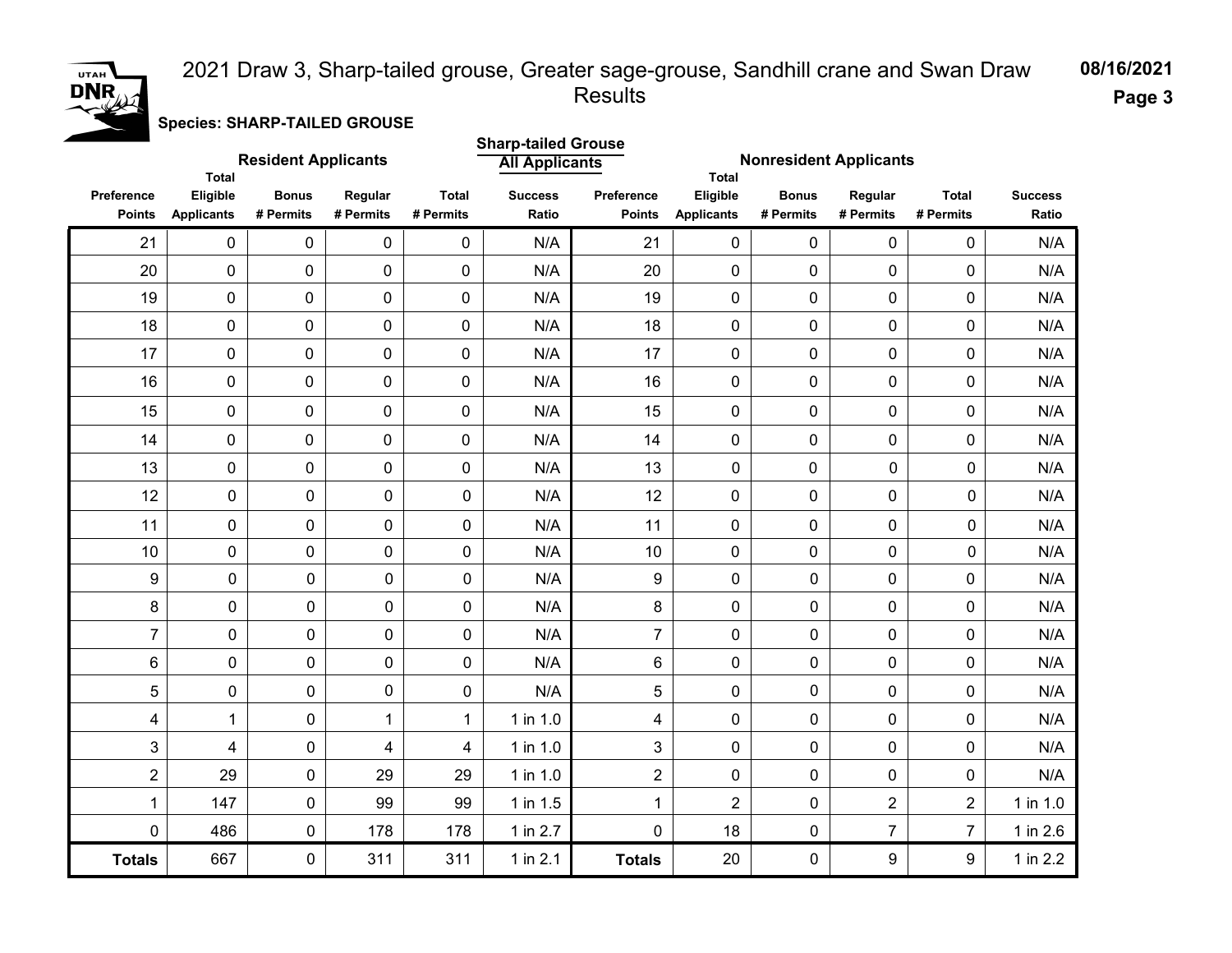#### 2021 Draw 3, Sharp-tailed grouse, Greater sage-grouse, Sandhill crane and Swan Draw Results

**08/16/2021 Page 10**

**Hunt: ST1000 Northeast Box Elder County - Any Legal Weapon** 

|                             | <b>Total</b>                  | <b>Resident Applicants</b> |                      |                           | <b>Sharp-tailed Grouse</b> |                             | <b>Nonresident Applicants</b><br><b>Total</b> |                           |                      |                           |                         |
|-----------------------------|-------------------------------|----------------------------|----------------------|---------------------------|----------------------------|-----------------------------|-----------------------------------------------|---------------------------|----------------------|---------------------------|-------------------------|
| Preference<br><b>Points</b> | Eligible<br><b>Applicants</b> | <b>Bonus</b><br># Permits  | Regular<br># Permits | <b>Total</b><br># Permits | <b>Success</b><br>Ratio    | Preference<br><b>Points</b> | Eligible<br><b>Applicants</b>                 | <b>Bonus</b><br># Permits | Regular<br># Permits | <b>Total</b><br># Permits | <b>Success</b><br>Ratio |
| 21                          | $\mathbf 0$                   | $\mathbf 0$                | $\mathbf 0$          | $\mathbf 0$               | N/A                        | 21                          | $\mathbf 0$                                   | $\mathbf 0$               | $\mathbf 0$          | 0                         | N/A                     |
| 20                          | $\mathbf 0$                   | 0                          | $\pmb{0}$            | $\mathbf 0$               | N/A                        | 20                          | 0                                             | $\mathbf 0$               | $\pmb{0}$            | 0                         | N/A                     |
| 19                          | $\mathsf{O}\xspace$           | 0                          | $\mathbf 0$          | 0                         | N/A                        | 19                          | 0                                             | $\mathbf 0$               | 0                    | 0                         | N/A                     |
| 18                          | $\pmb{0}$                     | $\pmb{0}$                  | 0                    | 0                         | N/A                        | 18                          | $\pmb{0}$                                     | $\pmb{0}$                 | $\pmb{0}$            | 0                         | N/A                     |
| 17                          | $\mathbf 0$                   | 0                          | $\mathbf 0$          | 0                         | N/A                        | 17                          | 0                                             | $\mathbf 0$               | $\mathbf 0$          | 0                         | N/A                     |
| 16                          | $\mathsf{O}\xspace$           | 0                          | 0                    | $\mathbf 0$               | N/A                        | 16                          | $\mathbf 0$                                   | $\mathbf 0$               | 0                    | 0                         | N/A                     |
| 15                          | $\mathbf 0$                   | $\mathbf 0$                | $\mathbf 0$          | $\mathbf 0$               | N/A                        | 15                          | 0                                             | $\mathbf 0$               | $\mathbf 0$          | 0                         | N/A                     |
| 14                          | $\mathsf{O}\xspace$           | 0                          | $\pmb{0}$            | $\mathbf 0$               | N/A                        | 14                          | 0                                             | $\mathbf 0$               | $\mathbf 0$          | 0                         | N/A                     |
| 13                          | $\mathsf{O}\xspace$           | 0                          | $\pmb{0}$            | $\mathbf 0$               | N/A                        | 13                          | $\pmb{0}$                                     | $\pmb{0}$                 | $\pmb{0}$            | 0                         | N/A                     |
| 12                          | $\pmb{0}$                     | 0                          | 0                    | $\pmb{0}$                 | N/A                        | 12                          | $\pmb{0}$                                     | $\pmb{0}$                 | 0                    | 0                         | N/A                     |
| 11                          | $\pmb{0}$                     | 0                          | 0                    | 0                         | N/A                        | 11                          | $\pmb{0}$                                     | $\pmb{0}$                 | $\pmb{0}$            | 0                         | N/A                     |
| 10                          | $\pmb{0}$                     | 0                          | 0                    | 0                         | N/A                        | 10                          | $\pmb{0}$                                     | 0                         | 0                    | 0                         | N/A                     |
| $\boldsymbol{9}$            | $\pmb{0}$                     | $\pmb{0}$                  | $\mathbf 0$          | $\mathbf 0$               | N/A                        | $\boldsymbol{9}$            | $\mathbf 0$                                   | $\mathbf 0$               | $\pmb{0}$            | $\pmb{0}$                 | N/A                     |
| 8                           | $\mathbf 0$                   | 0                          | 0                    | 0                         | N/A                        | 8                           | 0                                             | $\mathbf 0$               | 0                    | 0                         | N/A                     |
| $\overline{7}$              | $\pmb{0}$                     | 0                          | 0                    | $\mathbf 0$               | N/A                        | $\overline{7}$              | 0                                             | $\mathbf 0$               | 0                    | 0                         | N/A                     |
| $\,6$                       | $\mathbf 0$                   | 0                          | 0                    | $\mathbf 0$               | N/A                        | 6                           | 0                                             | $\mathbf 0$               | 0                    | 0                         | N/A                     |
| 5                           | $\mathbf 0$                   | 0                          | 0                    | 0                         | N/A                        | 5                           | 0                                             | 0                         | 0                    | 0                         | N/A                     |
| 4                           | $\mathbf 0$                   | 0                          | 0                    | $\mathbf 0$               | N/A                        | 4                           | 0                                             | $\mathbf 0$               | 0                    | 0                         | N/A                     |
| 3                           | $\overline{2}$                | $\pmb{0}$                  | $\overline{2}$       | $\overline{2}$            | 1 in 1.0                   | 3                           | 0                                             | $\mathbf 0$               | 0                    | 0                         | N/A                     |
| $\overline{2}$              | 5                             | 0                          | 5                    | 5                         | 1 in 1.0                   | $\overline{2}$              | $\pmb{0}$                                     | $\mathbf 0$               | 0                    | 0                         | N/A                     |
| $\mathbf 1$                 | 71                            | 0                          | 71                   | 71                        | 1 in 1.0                   | $\mathbf{1}$                | 1                                             | 0                         | 1                    | $\mathbf{1}$              | 1 in 1.0                |
| $\mathbf 0$                 | 234                           | 0                          | 178                  | 178                       | 1 in 1.3                   | $\pmb{0}$                   | 8                                             | $\pmb{0}$                 | $\overline{7}$       | $\overline{7}$            | 1 in 1.1                |
| <b>Totals</b>               | 312                           | 0                          | 256                  | 256                       | 1 in 1.2                   | <b>Totals</b>               | 9                                             | $\mathbf 0$               | 8                    | 8                         | 1 in 1.1                |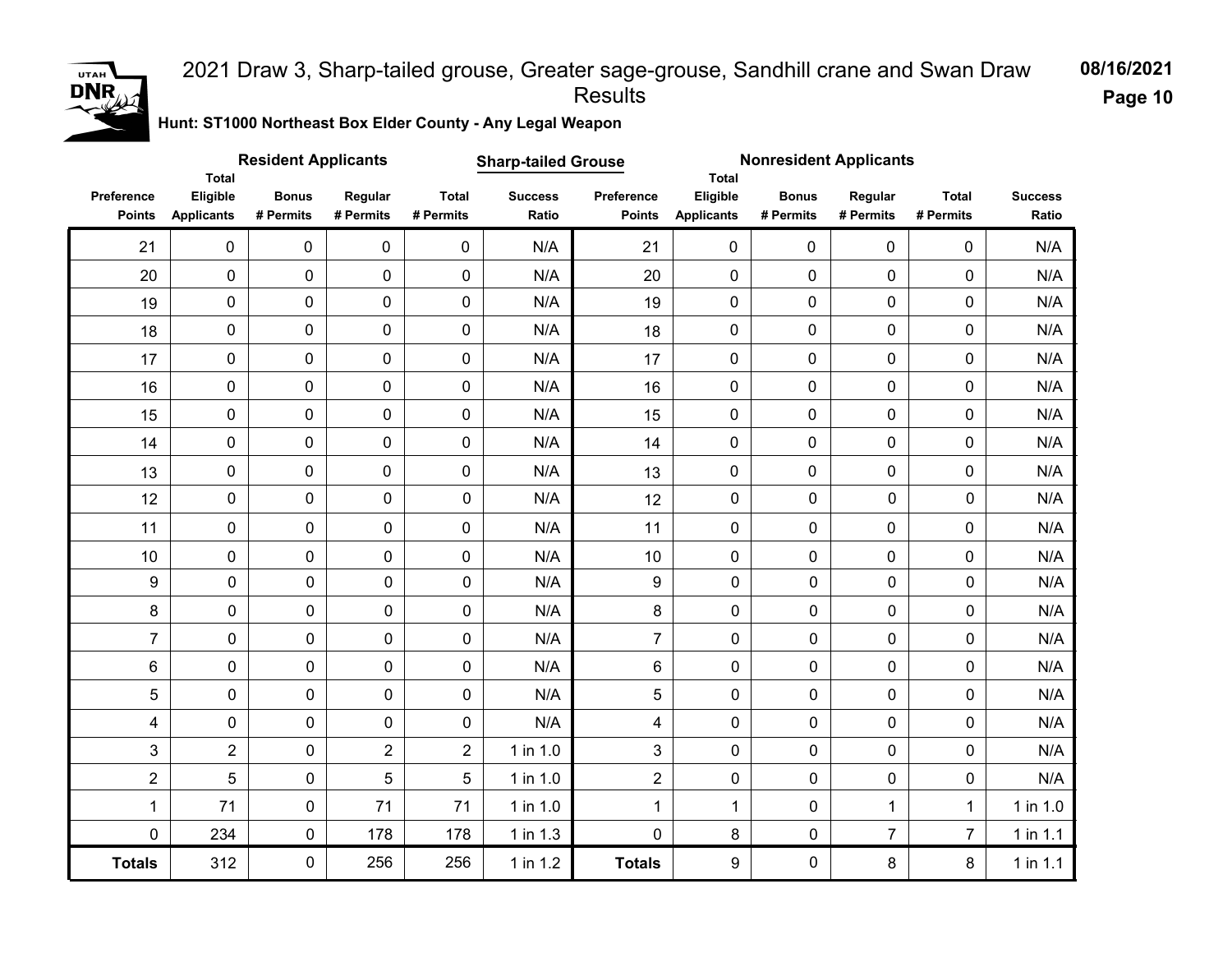### **UTAH**  $DNR_{\ell}$

#### 2021 Draw 3, Sharp-tailed grouse, Greater sage-grouse, Sandhill crane and Swan Draw Results

**08/16/2021 Page 11**

**Hunt: ST1001 Cache County - Any Legal Weapon** 

|                             | <b>Total</b>                  | <b>Resident Applicants</b> |                      |                           | <b>Sharp-tailed Grouse</b> |                             | <b>Nonresident Applicants</b><br><b>Total</b> |                           |                      |                           |                         |
|-----------------------------|-------------------------------|----------------------------|----------------------|---------------------------|----------------------------|-----------------------------|-----------------------------------------------|---------------------------|----------------------|---------------------------|-------------------------|
| Preference<br><b>Points</b> | Eligible<br><b>Applicants</b> | <b>Bonus</b><br># Permits  | Regular<br># Permits | <b>Total</b><br># Permits | <b>Success</b><br>Ratio    | Preference<br><b>Points</b> | Eligible<br><b>Applicants</b>                 | <b>Bonus</b><br># Permits | Regular<br># Permits | <b>Total</b><br># Permits | <b>Success</b><br>Ratio |
| 21                          | $\mathbf 0$                   | 0                          | 0                    | $\mathbf 0$               | N/A                        | 21                          | $\mathbf 0$                                   | 0                         | $\mathbf 0$          | 0                         | N/A                     |
| 20                          | $\pmb{0}$                     | 0                          | $\mathbf 0$          | 0                         | N/A                        | 20                          | $\mathbf 0$                                   | $\mathbf 0$               | 0                    | $\mathbf 0$               | N/A                     |
| 19                          | 0                             | 0                          | 0                    | 0                         | N/A                        | 19                          | $\mathbf 0$                                   | $\pmb{0}$                 | 0                    | $\mathbf 0$               | N/A                     |
| 18                          | $\pmb{0}$                     | 0                          | $\mathbf 0$          | 0                         | N/A                        | 18                          | $\mathbf 0$                                   | $\pmb{0}$                 | 0                    | $\pmb{0}$                 | N/A                     |
| 17                          | $\pmb{0}$                     | 0                          | 0                    | 0                         | N/A                        | 17                          | $\pmb{0}$                                     | $\pmb{0}$                 | 0                    | 0                         | N/A                     |
| 16                          | $\pmb{0}$                     | 0                          | 0                    | 0                         | N/A                        | 16                          | 0                                             | $\pmb{0}$                 | 0                    | $\pmb{0}$                 | N/A                     |
| 15                          | $\pmb{0}$                     | 0                          | 0                    | 0                         | N/A                        | 15                          | 0                                             | $\pmb{0}$                 | 0                    | 0                         | N/A                     |
| 14                          | $\pmb{0}$                     | $\pmb{0}$                  | $\mathbf 0$          | 0                         | N/A                        | 14                          | 0                                             | $\mathbf 0$               | 0                    | $\mathbf 0$               | N/A                     |
| 13                          | $\pmb{0}$                     | $\pmb{0}$                  | $\mathbf 0$          | 0                         | N/A                        | 13                          | 0                                             | $\mathbf 0$               | 0                    | $\pmb{0}$                 | N/A                     |
| 12                          | $\pmb{0}$                     | $\pmb{0}$                  | 0                    | $\pmb{0}$                 | N/A                        | 12                          | $\mathbf 0$                                   | $\mathbf 0$               | $\mathbf 0$          | 0                         | N/A                     |
| 11                          | $\pmb{0}$                     | $\mathbf 0$                | $\mathbf 0$          | $\mathbf 0$               | N/A                        | 11                          | $\mathbf 0$                                   | $\mathbf 0$               | 0                    | $\mathbf 0$               | N/A                     |
| 10                          | 0                             | 0                          | $\mathbf 0$          | $\pmb{0}$                 | N/A                        | 10                          | $\mathbf 0$                                   | $\mathbf 0$               | 0                    | 0                         | N/A                     |
| $\boldsymbol{9}$            | 0                             | 0                          | 0                    | 0                         | N/A                        | 9                           | $\mathbf 0$                                   | 0                         | $\pmb{0}$            | $\pmb{0}$                 | N/A                     |
| 8                           | 0                             | 0                          | 0                    | 0                         | N/A                        | 8                           | $\mathbf 0$                                   | 0                         | 0                    | 0                         | N/A                     |
| $\overline{7}$              | 0                             | 0                          | 0                    | 0                         | N/A                        | $\overline{7}$              | $\mathbf 0$                                   | 0                         | 0                    | $\pmb{0}$                 | N/A                     |
| $\,6\,$                     | 0                             | 0                          | 0                    | 0                         | N/A                        | 6                           | $\mathbf 0$                                   | $\pmb{0}$                 | 0                    | 0                         | N/A                     |
| 5                           | 0                             | 0                          | 0                    | 0                         | N/A                        | 5                           | $\mathbf 0$                                   | $\mathbf 0$               | 0                    | 0                         | N/A                     |
| 4                           | $\mathbf{1}$                  | $\mathbf 0$                | $\mathbf{1}$         | $\mathbf{1}$              | 1 in 1.0                   | $\overline{4}$              | $\mathbf 0$                                   | 0                         | 0                    | 0                         | N/A                     |
| 3                           | $\overline{2}$                | $\mathbf 0$                | $\overline{2}$       | $\overline{2}$            | 1 in 1.0                   | 3                           | $\mathbf 0$                                   | 0                         | 0                    | 0                         | N/A                     |
| $\overline{2}$              | 24                            | $\pmb{0}$                  | 24                   | 24                        | 1 in 1.0                   | $\overline{2}$              | $\mathsf{O}\xspace$                           | $\pmb{0}$                 | 0                    | 0                         | N/A                     |
| 1                           | 76                            | 0                          | 28                   | 28                        | 1 in 2.7                   | $\mathbf{1}$                | $\mathbf{1}$                                  | 0                         | $\mathbf{1}$         | $\mathbf{1}$              | 1 in 1.0                |
| 0                           | 252                           | 0                          | 0                    | 0                         | N/A                        | $\pmb{0}$                   | 10                                            | $\pmb{0}$                 | 0                    | 0                         | N/A                     |
| <b>Totals</b>               | 355                           | 0                          | 55                   | 55                        | 1 in 6.5                   | <b>Totals</b>               | 11                                            | 0                         | $\mathbf{1}$         | $\mathbf{1}$              | 1 in 11.0               |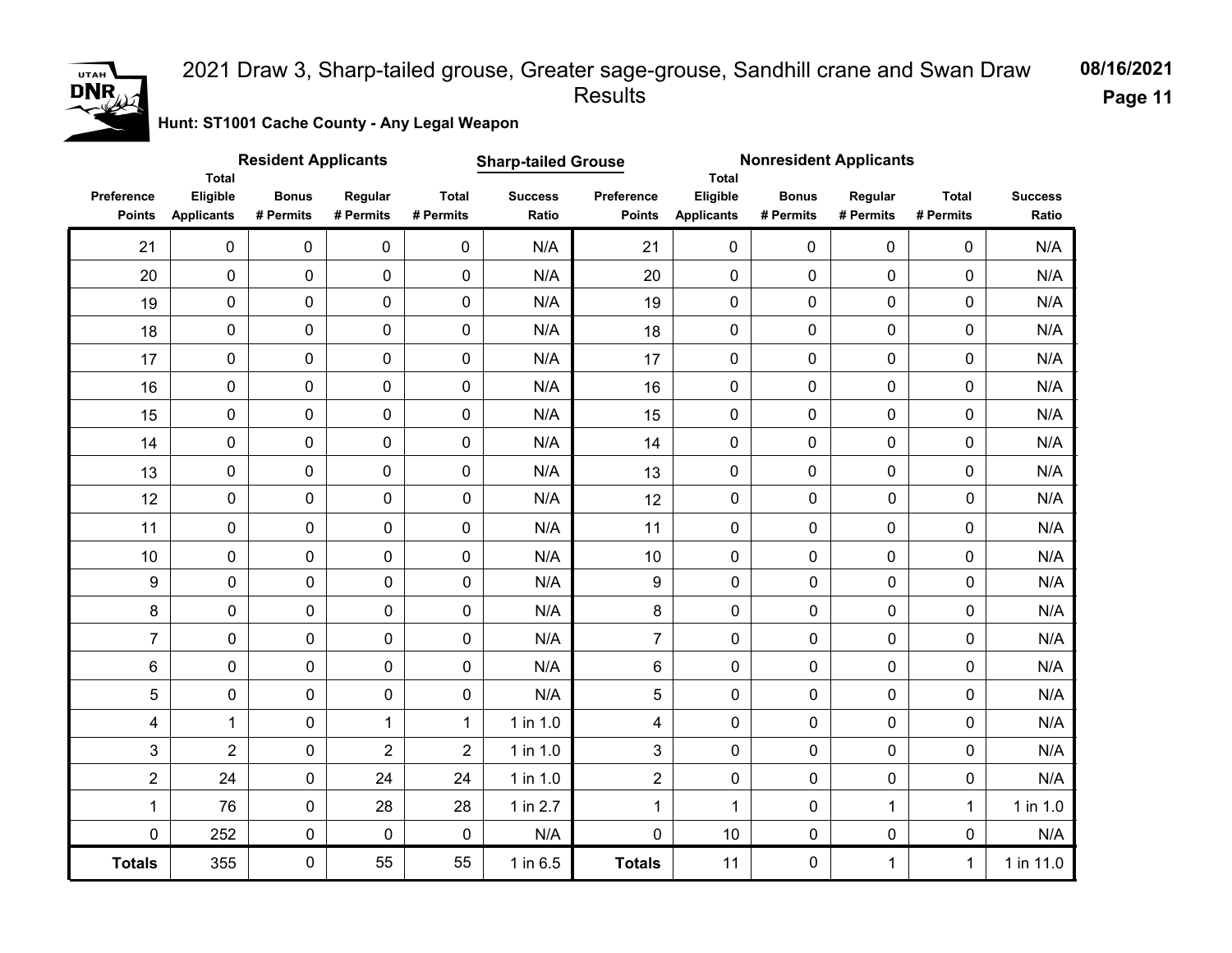

2021 Draw 3, Sharp-tailed grouse, Greater sage-grouse, Sandhill crane and Swan Preference Point Purchase Results **08/16/2021**

**Species: SWAN Page 3**

| <b>Preference</b><br><b>Points</b> | <b>Resident</b><br><b>Applicants</b> | <b>Nonresident</b><br><b>Applicants</b> |
|------------------------------------|--------------------------------------|-----------------------------------------|
| 11                                 |                                      |                                         |
| 10                                 |                                      |                                         |
| 9                                  |                                      |                                         |
| 8                                  | 2                                    |                                         |
| 7                                  | ィ                                    |                                         |
| 6                                  | 10                                   | 2                                       |
| 5                                  | 11                                   | 2                                       |
| 4                                  | 21                                   |                                         |
| 3                                  | 47                                   |                                         |
| 2                                  | 126                                  | 17                                      |
|                                    | 308                                  | 45                                      |
| 0                                  | 321                                  | 59                                      |
| <b>Totals</b>                      | 847                                  | 139                                     |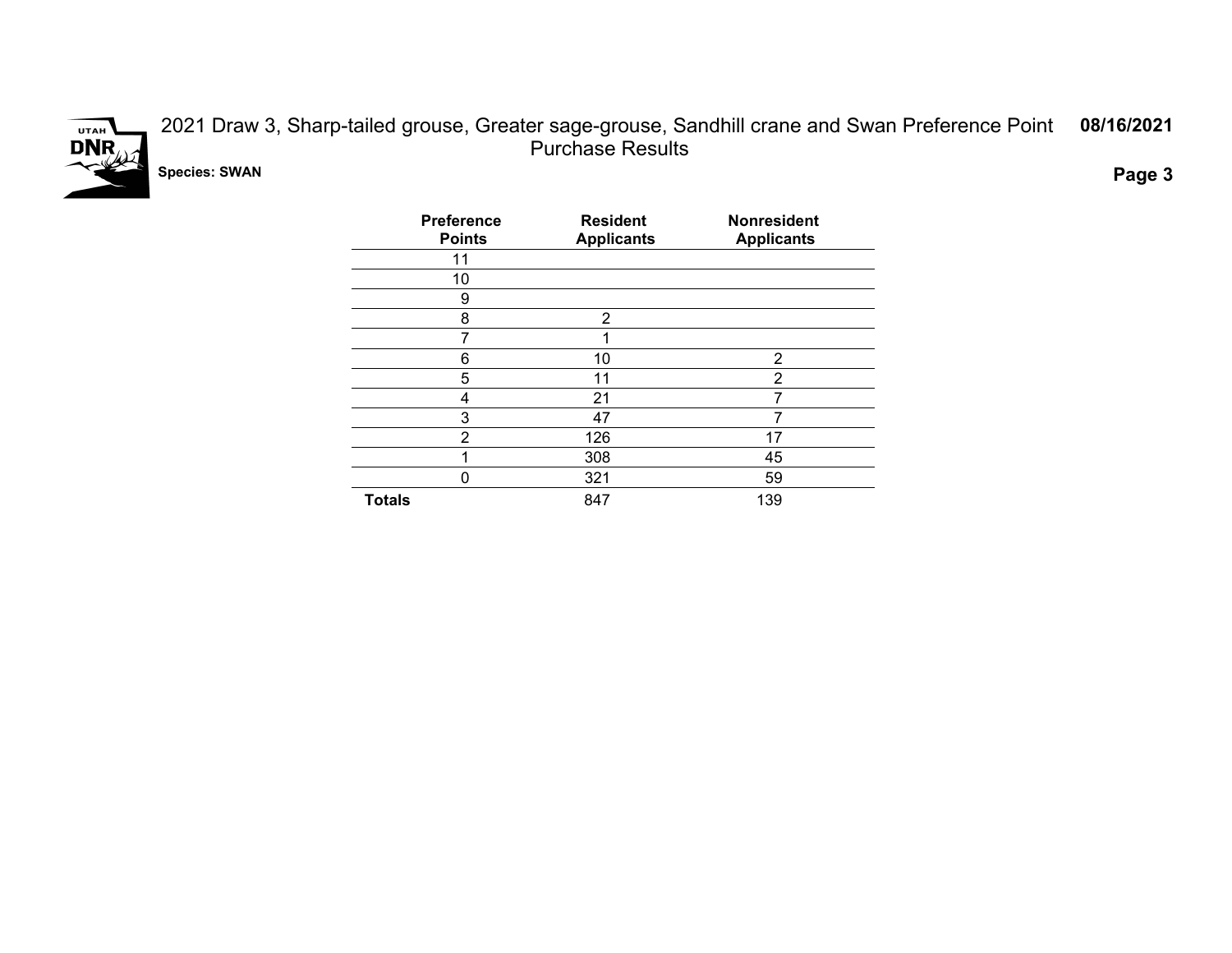

#### 2021 Draw 3, Sharp-tailed grouse, Greater sage-grouse, Sandhill crane and Swan Draw Results

**08/16/2021**

**Page 4**

**Species: SWAN**

|                             | <b>Total</b>                  | <b>Resident Applicants</b><br><b>Swan All Applicants</b><br><b>Nonresident Applicants</b><br><b>Total</b> |                      |                           |                         |                             |                               |                           |                      |                           |                         |
|-----------------------------|-------------------------------|-----------------------------------------------------------------------------------------------------------|----------------------|---------------------------|-------------------------|-----------------------------|-------------------------------|---------------------------|----------------------|---------------------------|-------------------------|
| Preference<br><b>Points</b> | Eligible<br><b>Applicants</b> | <b>Bonus</b><br># Permits                                                                                 | Regular<br># Permits | <b>Total</b><br># Permits | <b>Success</b><br>Ratio | Preference<br><b>Points</b> | Eligible<br><b>Applicants</b> | <b>Bonus</b><br># Permits | Regular<br># Permits | <b>Total</b><br># Permits | <b>Success</b><br>Ratio |
| 21                          | 0                             | $\mathbf 0$                                                                                               | $\mathbf 0$          | $\mathbf 0$               | N/A                     | 21                          | 0                             | 0                         | 0                    | $\mathbf 0$               | N/A                     |
| 20                          | $\mathbf 0$                   | $\mathbf 0$                                                                                               | $\mathbf 0$          | 0                         | N/A                     | 20                          | $\mathbf 0$                   | $\mathbf 0$               | $\mathbf 0$          | 0                         | N/A                     |
| 19                          | $\pmb{0}$                     | $\mathbf 0$                                                                                               | $\mathbf 0$          | $\mathbf 0$               | N/A                     | 19                          | $\mathbf 0$                   | $\mathbf 0$               | $\mathbf 0$          | 0                         | N/A                     |
| 18                          | $\mathbf 0$                   | 0                                                                                                         | $\pmb{0}$            | $\pmb{0}$                 | N/A                     | 18                          | $\mathbf 0$                   | $\pmb{0}$                 | $\mathbf 0$          | 0                         | N/A                     |
| 17                          | $\mathsf{O}\xspace$           | $\mathbf 0$                                                                                               | $\mathbf 0$          | 0                         | N/A                     | 17                          | $\mathbf 0$                   | 0                         | $\mathbf 0$          | $\mathbf 0$               | N/A                     |
| 16                          | $\mathbf 0$                   | $\mathbf 0$                                                                                               | 0                    | 0                         | N/A                     | 16                          | $\mathbf 0$                   | $\mathbf 0$               | $\mathbf 0$          | 0                         | N/A                     |
| 15                          | $\mathbf 0$                   | $\mathbf 0$                                                                                               | 0                    | 0                         | N/A                     | 15                          | $\mathbf 0$                   | $\mathbf 0$               | $\mathbf 0$          | $\mathbf 0$               | N/A                     |
| 14                          | $\pmb{0}$                     | $\mathbf 0$                                                                                               | 0                    | 0                         | N/A                     | 14                          | $\mathbf 0$                   | 0                         | $\mathbf 0$          | 0                         | N/A                     |
| 13                          | 0                             | 0                                                                                                         | $\pmb{0}$            | 0                         | N/A                     | 13                          | 0                             | $\pmb{0}$                 | $\pmb{0}$            | 0                         | N/A                     |
| 12                          | $\mathbf 0$                   | $\mathbf 0$                                                                                               | 0                    | 0                         | N/A                     | 12                          | 0                             | 0                         | 0                    | 0                         | N/A                     |
| 11                          | $\mathbf 0$                   | $\mathbf 0$                                                                                               | 0                    | $\mathbf 0$               | N/A                     | 11                          | $\mathbf 0$                   | $\mathbf 0$               | 0                    | 0                         | N/A                     |
| 10 <sup>1</sup>             | $\mathsf{O}\xspace$           | 0                                                                                                         | $\mathbf 0$          | $\mathbf 0$               | N/A                     | 10                          | $\mathbf 0$                   | $\mathbf 0$               | $\pmb{0}$            | 0                         | N/A                     |
| 9                           | 0                             | 0                                                                                                         | 0                    | $\mathbf 0$               | N/A                     | 9                           | $\mathbf 0$                   | 0                         | 0                    | $\mathbf 0$               | N/A                     |
| 8                           | 0                             | 0                                                                                                         | 0                    | $\pmb{0}$                 | N/A                     | 8                           | 0                             | 0                         | 0                    | 0                         | N/A                     |
| $\overline{7}$              | $\mathbf 0$                   | 0                                                                                                         | 0                    | $\mathbf 0$               | N/A                     | $\overline{7}$              | 0                             | 0                         | 0                    | $\mathbf 0$               | N/A                     |
| 6                           | $\mathbf 0$                   | 0                                                                                                         | 0                    | $\mathbf 0$               | N/A                     | 6                           | $\mathbf 0$                   | 0                         | 0                    | $\mathbf 0$               | N/A                     |
| $\mathbf 5$                 | 3                             | 0                                                                                                         | 3                    | 3                         | 1 in 1.0                | 5                           | 0                             | 0                         | 0                    | 0                         | N/A                     |
| 4                           | 6                             | 0                                                                                                         | 6                    | 6                         | 1 in 1.0                | $\overline{4}$              | 3                             | 0                         | 3                    | 3                         | $1$ in $1.0$            |
| 3                           | 51                            | 0                                                                                                         | 51                   | 51                        | 1 in 1.0                | 3                           | $\overline{2}$                | 0                         | $\overline{2}$       | $\overline{2}$            | 1 in 1.0                |
| $\overline{2}$              | 589                           | 0                                                                                                         | 589                  | 589                       | 1 in 1.0                | $\overline{2}$              | 35                            | 0                         | 35                   | 35                        | 1 in 1.0                |
| $\mathbf{1}$                | 2382                          | 0                                                                                                         | 1596                 | 1596                      | 1 in 1.5                | $\mathbf{1}$                | 78                            | 0                         | 53                   | 53                        | 1 in 1.5                |
| $\pmb{0}$                   | 3108                          | 0                                                                                                         | 0                    | $\pmb{0}$                 | N/A                     | $\mathbf 0$                 | 174                           | 0                         | 0                    | $\mathbf 0$               | N/A                     |
| <b>Totals</b>               | 6139                          | 0                                                                                                         | 2245                 | 2245                      | 1 in 2.7                | <b>Totals</b>               | 292                           | 0                         | 93                   | 93                        | $1$ in $3.1$            |